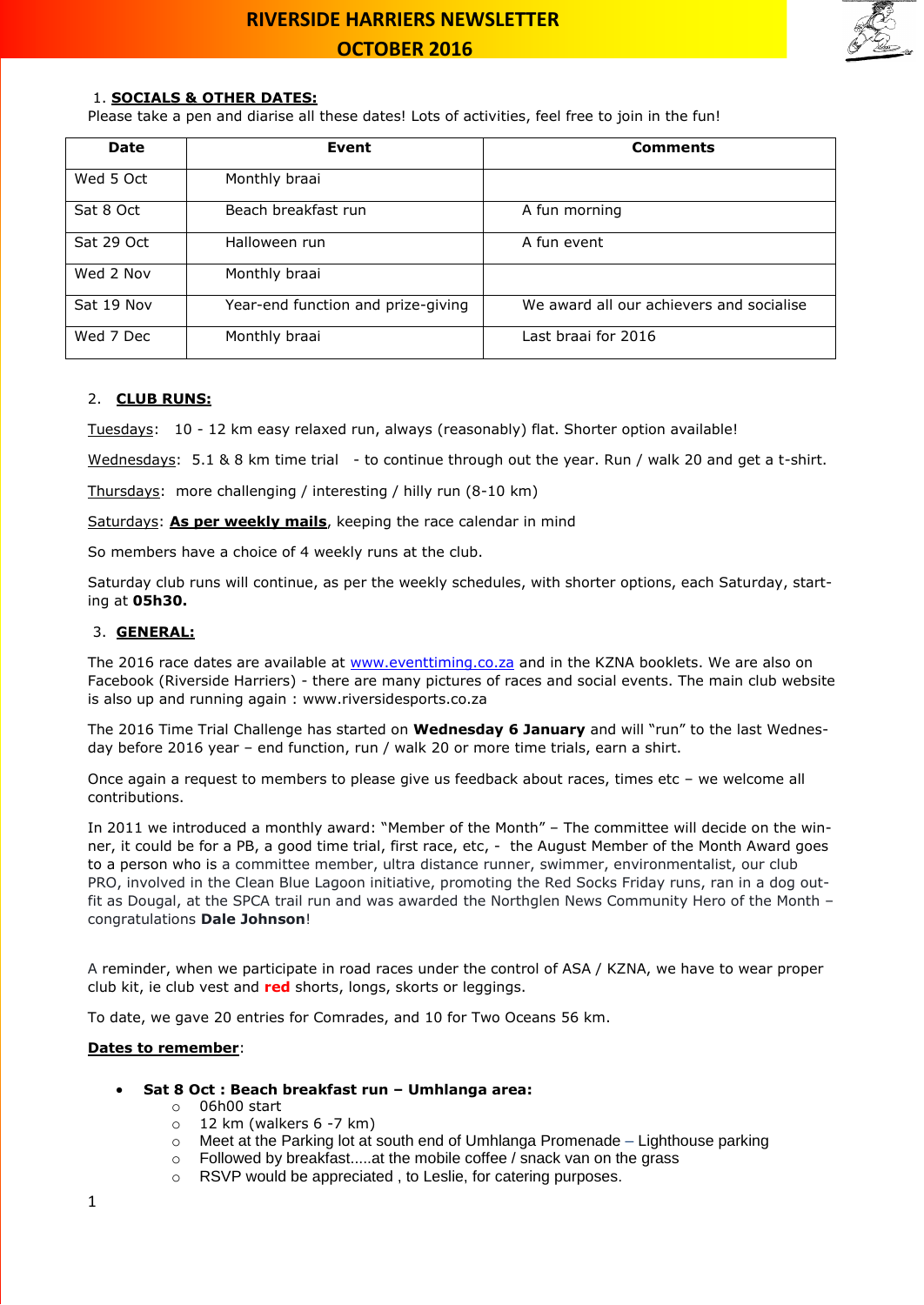

- $\circ$  Cost –bring your money, as you will purchase your own drinks and light breakfast from the vehicle – not expensive
- o We will then meet and eat under the gazebo on the grass area
- o Those who want to run longer, can arrange to start earlier
- o Social uniform, ie **red** shorts and white shirts
- **Sat 29 Oct** : **Club 10 km run – last leg of 10 x 10 km Challenge**:
	- o 06h00
	- o Halloween theme
	- o Social run, not recording times, get 2 points for taking part
	- o More details to follow

Important note: we as Riverside Harriers promote a policy of NO LITTERING – so during races, please try and throw sachets in the allocated bins or boxes, even if you have to run with an empty sachet to the next water table.

#### \*\*\*\*\*\*\*\*\*\*\*\*\*\*\*\*\*\*\*\*\*\*\*\*\*\*\*\*\*\*\*\*\*

The 2016 **MOST MILEAGE** competition has started - this is a fun competition, anybody can participate, simply send us your monthly mileage (running races, training, walking - not treadmill running, sleepwalking, swimming, cycling!). Mileage must be received before the 15th of the next month, or you forfeit the km's for that month. There is a trophy for the winner!! As an incentive, Certificates will be awarded to runners achieving more than 1000 km, and walkers who do more than 500 km. The 2015 winner was a walker, the legendary **Barry Marshall.**

| Name                | Jan              | Feb    | March  | Apr    | May             | June              | July                     | Aug                      | Total   |
|---------------------|------------------|--------|--------|--------|-----------------|-------------------|--------------------------|--------------------------|---------|
| Nicola Hewitt       | 310              | 322    | 296.8  | 390.5  | 304             | 150               | 207.5                    | 203                      | 2183.8  |
| Tarryn Payne        | 271.43           | 253    | 307    | 405    | 304.5           | 70                | 157                      | 253                      | 2020.93 |
| Andrea Moroney      | 308              | 253    | 197    | 297    | $\overline{78}$ | $\frac{175}{175}$ | 187                      | 222.2                    | 1717.2  |
| Jana Niehaus        | 178              | 150    | 195    | 206    | 205             | 205               | 256                      | 288                      | 1683    |
| Terri Atkinson      | 237              | 164    | 227    | 264    | 214             | 69                | 171                      | 152                      | 1498    |
| Ivan Freese         | 207              | 196.47 | 258.38 | 279.89 | 206.27          | 52.26             | 127.96                   | 154.37                   | 1482.6  |
| Scott Couper        | $\overline{214}$ | 198    | 281    | 289.6  | 282.2           | 101               | 103                      | $\mathbf 0$              | 1468.8  |
| Sally Botha         | 220              | 228.8  | 257    | 380.7  | 243.5           | 10                | 16                       | 84.7                     | 1440.5  |
| Alison Chadwick     | 210.36           | 155    | 152    | 135    | 171.5           | 174               | 190                      | 201                      | 1388.86 |
| Dale Johnson        | 198              | 218    | 266    | 230.5  | 228.6           | 80                | 84.2                     | 71.7                     | 1377    |
| Ann Turner          | 130              | 226    | 204    | 209    | 222             | 59                | 132                      | 151                      | 1333    |
| Jaco Smith          | 185.3            | 105.77 | 183.91 | 176.27 | 168.89          | 138.37            | 180.32                   | 174.95                   | 1313.78 |
| Michelle Maharaj    | 71.56            | 204.92 | 267.21 | 302    | 236             | 146               | 86                       | $\overline{\phantom{a}}$ | 1313.71 |
| Johann van Rooyen   | 256              | 244    | 204    | 218    | 253             | $\overline{0}$    | $\mathbf 0$              | 116                      | 1291    |
| Ampie Niehaus       | 289              | 152    | 233    | 93     | 35              | 126               | 128                      | 181                      | 1237    |
| Rob Goldman         | 205              | 149    | 160    | 140    | 154             | 97                | 180                      | 134                      | 1219    |
| Chantel Robins      | 241.62           | 84     | 218.67 | 329.31 | 284.9           | $\mathbf 0$       | $\mathbf 0$              | $\mathbf 0$              | 1198.5  |
| <b>Ted Liddiatt</b> | 139              | 147.2  | 153    | 139.1  | 131.1           | 114.5             | 86                       | 90                       | 999.9   |
| Elsie du Buisson(W) | 110.7            | 29.7   | 152.35 | 205.4  | 189             | 202.7             | 30                       | 57.1                     | 976.95  |
| Pam Jones           | 129              | 108    | 182    | 271.2  | 157.9           | 120               | $\overline{\phantom{a}}$ | $\overline{\phantom{a}}$ | 968.1   |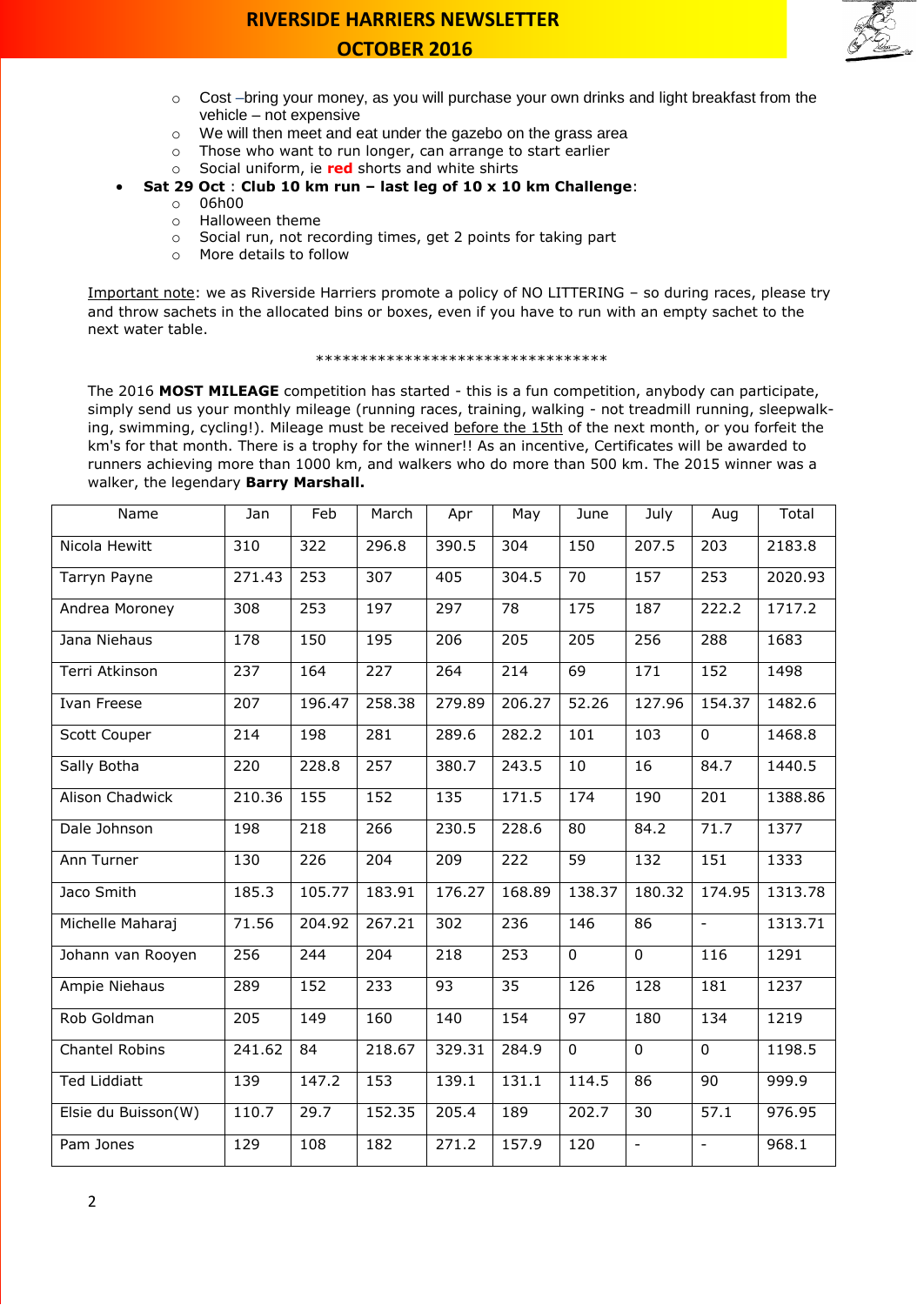

| Andries Nkuna         | 153                      | 130                      | 184.2                    | 193                      | 138             | $\mathbf 0$     | $\overline{0}$           | 166              | 964.2            |
|-----------------------|--------------------------|--------------------------|--------------------------|--------------------------|-----------------|-----------------|--------------------------|------------------|------------------|
| Tamlyn Reid           | 178                      | 158                      | 181                      | 208                      | 79.5            | 60              | $\equiv$                 | $\equiv$         | 954.5            |
| Lee-Anne Steward      | 103.41                   | 134.36                   | 93                       | 116                      | 176.4           | 34.42           | 141.48                   | 155.91           | 920.56           |
| Clare Mangan          | 145                      | 150                      | $\overline{30}$          | 110                      | 131             | 126             | 100                      | $\overline{125}$ | 917              |
| Candice Jenkinson     | 143.25                   | 149.23                   | 156.83                   | 113.3                    | 139.7           | 56              | $\overline{33}$          | 111.9            | 903.21           |
| Sally Goldman         | 138.5                    | 136                      | 133                      | $\overline{97}$          | 113             | $\overline{56}$ | 113                      | $\overline{83}$  | 869              |
| Emile Streicher       | 173                      | 60                       | $\overline{73}$          | $\overline{54}$          | 124             | 132             | 121                      | 131              | 868              |
| Margie Liddiatt       | 139                      | 137.2                    | 143                      | 127.1                    | 121.1           | 106.5           | 29                       | 60               | 863.5            |
| Gale Viljoen          | 112                      | 152                      | 80                       | $\overline{79}$          | $\overline{75}$ | 70              | 118                      | 140              | 825              |
| Rob Scholtz           | 124                      | 98                       | 111                      | 104                      | 82              | 107             | 114                      | 64               | 804              |
| <b>Bruce Anderson</b> | 133                      | 160                      | 107                      | 198                      | 188             | $\mathbf 0$     | $\mathbf 0$              | $\mathbf 0$      | 786              |
| Leslie Ogle (W)       | 81                       | $\overline{51}$          | 230                      | 123                      | 78              | 61              | 69                       | 84               | 777              |
| Margaret Marshall     | 106                      | 85                       | $\overline{80}$          | 156                      | 65              | 65              | 20                       | 148              | 725              |
| Chris Doorasamy       | $\overline{96}$          | $\overline{96}$          | 62.5                     | $\overline{73}$          | 140.1           | 66.9            | 95                       | 87.5             | $\overline{717}$ |
| Debbie Marshall       | 198                      | 106                      | 95                       | $\overline{12}$          | $\overline{22}$ | $\overline{20}$ | 60                       | 63               | $\overline{576}$ |
| Barry Marshall (W)    | 35                       | 60                       | 65                       | 125                      | 70              | 95              | 15                       | 93               | 559              |
| Juanita Sutton (W)    | $\blacksquare$           | 100                      | 52.6                     | 95.7                     | 88.6            | 50.35           | 43.6                     | 69.8             | 500.65           |
| Rosslyn Doorasamy     | 14                       | 58                       | 40.5                     | 71                       | 101.5           | $\overline{39}$ | $\overline{47}$          | 50.5             | 472              |
| Dave Nicholls (W)     | $\overline{\phantom{a}}$ | $\overline{\phantom{a}}$ | $\equiv$                 | $\blacksquare$           | 159             | 103             | 104                      | 99               | 465              |
| Angela Parry          | $\overline{\phantom{a}}$ | 131                      | 123                      | 119                      | 64              | $\overline{0}$  | $\overline{0}$           | $\mathbf 0$      | 437              |
| <b>Grant Horner</b>   | 228                      | 45.5                     | 56                       | 97.5                     | $\mathbf 0$     | $\mathbf 0$     | $\mathbf 0$              | $\mathbf 0$      | 427              |
| Bobby Horsfield       | 135                      | 108                      | 67                       | 101                      | $\mathbb{L}$    | $\equiv$        | $\equiv$                 | $\mathbb{L}$     | 411              |
| Janis Nicholls (W)    | $\equiv$                 | $\equiv$                 | $\overline{\phantom{a}}$ | $\equiv$                 | 71              | 81              | $\overline{54}$          | $\overline{72}$  | $\overline{278}$ |
| <b>Helen Marshall</b> | 93.79                    | $\overline{\phantom{a}}$ | $\overline{\phantom{a}}$ | $\overline{\phantom{a}}$ | $\equiv$        | $\Box$          | $\overline{\phantom{a}}$ | $\blacksquare$   | 93.79            |

### 1. **The 2016 10x10 Challenge**

To encourage members to **participate** in 10 km races, we have introduced a 10 km competition in 2010: THE 10 X 10 KM CHALLENGE - participate in these 10 nominated 10 km events, earn 2 points for participating, earn 1 point for every time you improve your previous best time, then we will have the 10 km King at the end of the competition. Everybody welcome to participate. The 2015 winner was **Glynnis Scallan. Please send us your times, in case we do not get race results**.

- 1. 24 Jan : Kearsney
- 2. 6 March :Stella
- 3. 20 March : Gaterite / Verulam
- 4.. 17 April : Tongaat

5. 8 May :Durban City - **CANCELLED – REPLACED BY RACE ON 2 OCTOBER**

- 6. 15 May : Starling Plumbers / Mt Edgecombe
- 3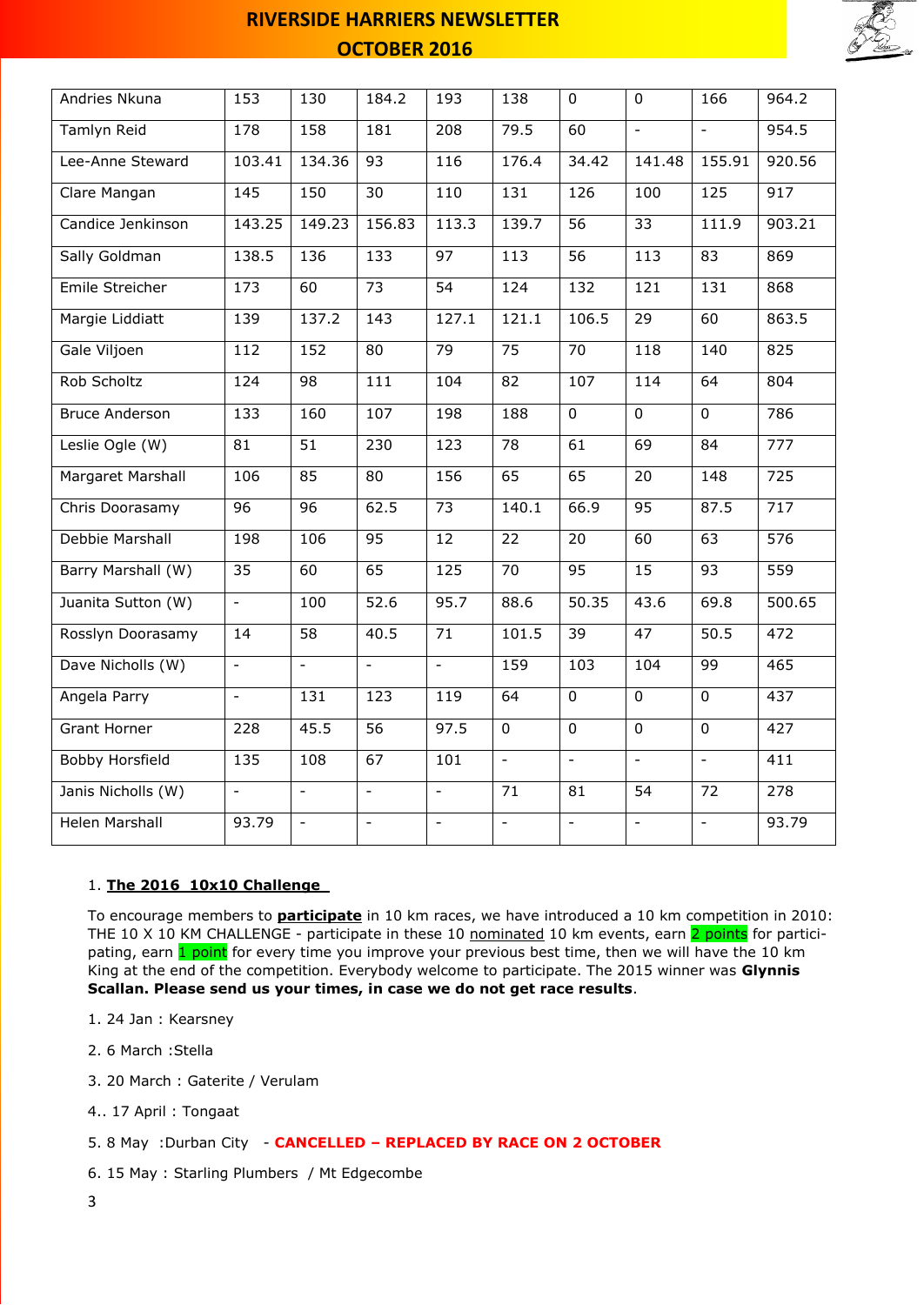

7. 10 July : Forest 10 km

- 8. 21 Aug : Durban Runner
- 9. 11 Sept : SAPS
- 10. 2 Oct: Newlands 10 km **NEW!**

11. 29 October : Our own club Halloween run - get points for taking part, no times recorded

It is looking very crowded at the top!

| Name                    | Kears                    | Stella                   | Gate                     | Tong                     | <b>MEV</b>               | For                      | Dbn                      | <b>SAPS</b>              | New | Own | Tot            |
|-------------------------|--------------------------|--------------------------|--------------------------|--------------------------|--------------------------|--------------------------|--------------------------|--------------------------|-----|-----|----------------|
| <b>Brett Ward</b>       | 74:45                    | 66:00                    | 64:08                    | 63:14                    | 60:58                    | 62:18                    | 62:38                    | 59:13                    |     |     | 21             |
| Rose Whittington        | 100:05                   | 96:22                    | 92:45                    | 91:37                    | 89:06                    | 86:36                    | 87:26                    | $\overline{\phantom{a}}$ |     |     | 19             |
| Patrick Rostenne        | 73:53                    | 65:54                    | 66:25                    | 64:00                    | 61:11                    | 64:02                    | 67:44                    | 66:00                    |     |     | 19             |
| <b>Ted Liddiatt</b>     | 71:51                    | 75:15                    | 65:40                    | 62:36                    | 62:35                    | 61:50                    | $\blacksquare$           | 66:07                    |     |     | 18             |
| Fiona Calitz            | $\equiv$                 | 82:30                    | 78:46                    | 75:56                    | 72:30                    | 72:52                    | 75:14                    | 72:28                    |     |     | 18             |
| Liesl Quinn             | 77:47                    | 72:58                    | 72:16                    | 69:12                    | 67:28                    | 66:08                    | $\overline{\phantom{a}}$ |                          |     |     | 17             |
| Gale Viljoen            | 90:46                    | 75:15                    | 75:47                    | 85:36                    | $\overline{\phantom{a}}$ | 75:18                    | 77:47                    | 73:4;4                   |     |     | 16             |
| Emile Streicher         | 74:45                    | 66:00                    | $\equiv$                 | 63:14                    | 60:58                    | $\equiv$                 | 62:38                    | 59:13                    |     |     | 16             |
| Janis Nicholls          | $\overline{\phantom{0}}$ | 97:19                    | 98:52                    | 94:16                    | 91:08                    | 90:02                    | $\overline{\phantom{a}}$ | 90:20                    |     |     | 15             |
| Tracy Blakeway          | 100:04                   | 96:22                    | 97:22                    | 92:57                    | 93:43                    | 89:55                    | $\overline{\phantom{a}}$ | $\overline{\phantom{a}}$ |     |     | 15             |
| Juanita Sutton          | $\overline{\phantom{0}}$ | 88:56                    | 90:39                    | 87:57                    | 84:36                    | $\equiv$                 | 87:26                    | 81:00                    |     |     | 15             |
| Margie Liddiatt         | 77:35                    | 80:03                    | 74:01                    | 70:38                    | 71:26                    | $\blacksquare$           | $\overline{\phantom{a}}$ | 71:50                    |     |     | 14             |
| Monique Ward            | 56:39                    | 50:08                    | 49:47                    | 48:38                    | 47:53                    | $\blacksquare$           | $\overline{\phantom{a}}$ | $\overline{\phantom{a}}$ |     |     | 14             |
| Llewellyn Anderson      | 77:49                    | 72:57                    | $\overline{\phantom{a}}$ | 69:12                    | 67:28                    | 66:10                    | $\overline{\phantom{a}}$ | $\overline{\phantom{a}}$ |     |     | 14             |
| Di Ching                | 89:06                    | 82:49                    | 82:03                    | 81:03                    | 81:30                    | $\blacksquare$           | $\overline{\phantom{a}}$ | $\overline{\phantom{a}}$ |     |     | 13             |
| Helen Marshall          | 82:01                    | 75:16                    | 75:11                    | $\equiv$                 | $\equiv$                 | 68:17                    | $\equiv$                 | $\blacksquare$           |     |     | 11             |
| Dave Nicholls           | 93:46                    | 97:19                    | $\blacksquare$           | $\overline{\phantom{a}}$ | $\blacksquare$           | 90:05                    | 88:48                    | $\overline{\phantom{a}}$ |     |     | 10             |
| Eric Prange             | $\overline{\phantom{0}}$ | 47:03                    | 47:42                    | $\overline{\phantom{a}}$ | $\overline{\phantom{a}}$ | 51:45                    | 54:59                    | 48:57                    |     |     | 10             |
| <b>Tracey Wittstock</b> | $\overline{\phantom{0}}$ |                          | 79:14                    |                          | 75:20                    |                          | 73:31                    | $\overline{\phantom{a}}$ |     |     | 8              |
| Kim Robinson            | 74:30                    | 68:06                    | $\overline{\phantom{a}}$ | $\overline{\phantom{a}}$ |                          | 62:10                    | $\overline{\phantom{a}}$ | $\overline{\phantom{a}}$ |     |     | 8              |
| Sarah McVicar           | 86:57                    | 85:57                    | $\mathbf{r}$             | $\equiv$                 | $\equiv$                 | 80:24                    | $\equiv$                 | $\overline{\phantom{a}}$ |     |     | 8              |
| Lindsey Rogerson        | -                        | 50:55                    | $\overline{\phantom{a}}$ | 50:00                    | 46:30                    | 45:49                    |                          |                          |     |     | 8              |
| Clare Mangan            | $\blacksquare$           | $\overline{\phantom{a}}$ | $\equiv$                 | 60:20                    | 59:27                    | $\overline{\phantom{a}}$ | 62:20                    | $\overline{\phantom{a}}$ |     |     | $\overline{7}$ |
| Zandile Dlamini         | $\overline{\phantom{0}}$ | 85:57                    | 77:24                    |                          | 80:00                    | $\overline{\phantom{a}}$ |                          |                          |     |     | $\overline{7}$ |
| Michelle Maharaj        | 68:45                    | $\overline{\phantom{a}}$ | $\equiv$                 | $\overline{\phantom{a}}$ | $\blacksquare$           | $\overline{\phantom{0}}$ | $\overline{\phantom{a}}$ | 66:32                    |     |     | 5              |
| Leslie Ogle             | 97:35                    | 90:25                    | $\overline{\phantom{a}}$ | $\overline{\phantom{a}}$ | $\overline{\phantom{a}}$ | $\overline{\phantom{a}}$ | $\overline{\phantom{a}}$ | $\overline{\phantom{a}}$ |     |     | $\overline{5}$ |
| Elsie du Buisson        | $-$                      | 88:13                    | 83:28                    | $\overline{\phantom{a}}$ | $\overline{\phantom{a}}$ | $\overline{\phantom{0}}$ | $\overline{\phantom{a}}$ | $\overline{\phantom{a}}$ |     |     | $\overline{5}$ |
| Candice Jenkinson       | 75:02                    | 67:20                    | $\overline{\phantom{a}}$ | $\overline{\phantom{a}}$ | $\overline{\phantom{a}}$ | $\overline{\phantom{a}}$ | $\overline{\phantom{a}}$ | $\overline{\phantom{a}}$ |     |     | 5 <sup>1</sup> |
|                         |                          |                          |                          |                          |                          |                          |                          |                          |     |     |                |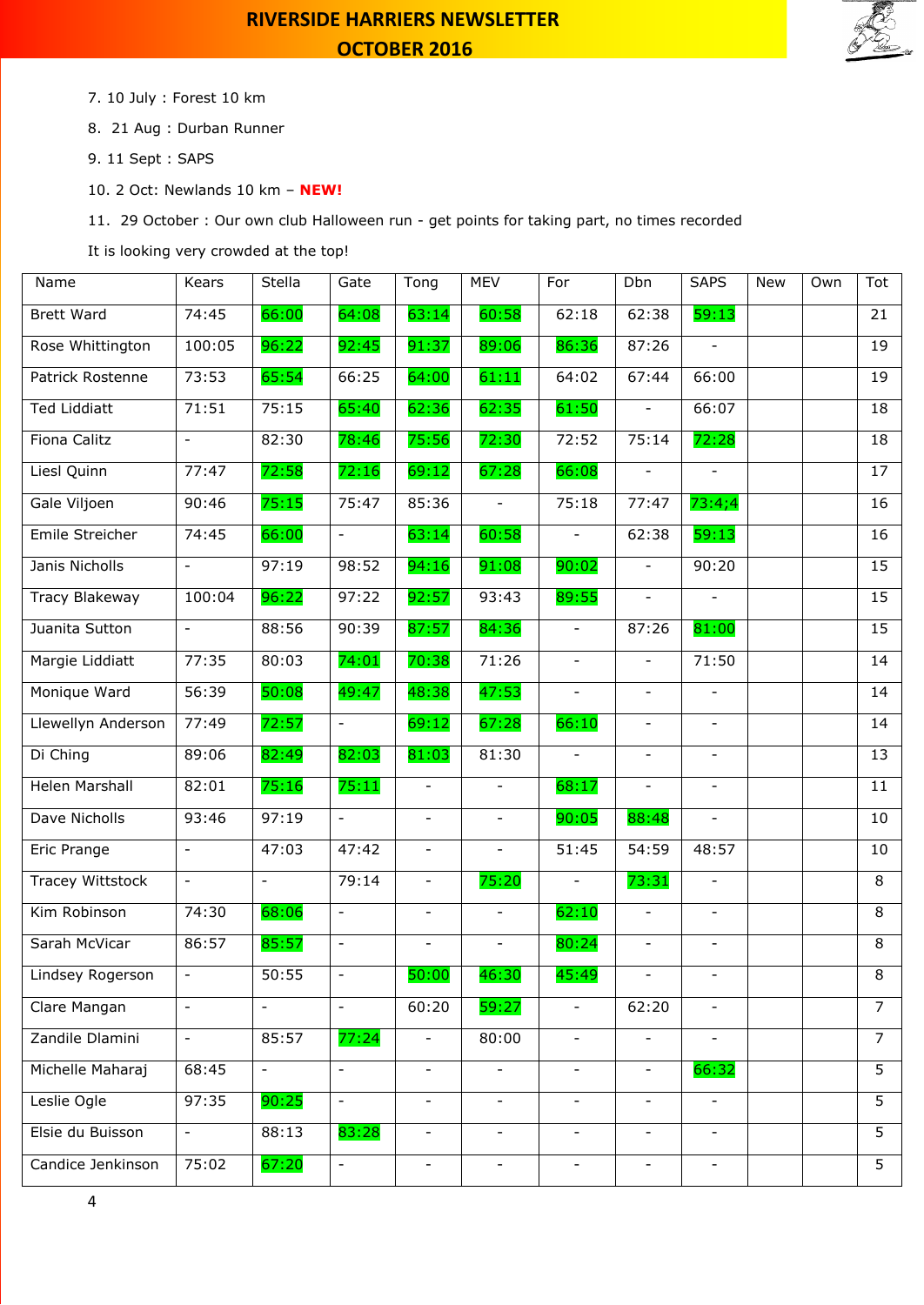

| Rob Scholtz           | 61:15                    | 52:34                    | $\overline{\phantom{a}}$ | $\overline{\phantom{a}}$ |                              | $\overline{\phantom{a}}$ | $\overline{\phantom{a}}$ |                          |  | 5              |
|-----------------------|--------------------------|--------------------------|--------------------------|--------------------------|------------------------------|--------------------------|--------------------------|--------------------------|--|----------------|
| <b>Tracey Chalker</b> | 66:55                    | 60:14                    | $\overline{\phantom{a}}$ | $\blacksquare$           | $\overline{\phantom{a}}$     | $\overline{\phantom{a}}$ | $\blacksquare$           | $\overline{\phantom{a}}$ |  | $\overline{5}$ |
| Renier Pretorius      | 67:49                    | 67:19                    | $\overline{\phantom{a}}$ |                          |                              | $\overline{\phantom{a}}$ | $\overline{\phantom{a}}$ |                          |  | 5              |
| Simon Chalker         | 66:53                    | 60:14                    | $\equiv$                 | $\overline{\phantom{a}}$ | $\overline{\phantom{a}}$     | $\overline{\phantom{a}}$ | $\blacksquare$           | $\overline{\phantom{a}}$ |  | $\overline{5}$ |
| Jaco v Schalkwyk      | 65:23                    | 62:46                    | $\equiv$                 | $\overline{\phantom{a}}$ | $\overline{\phantom{a}}$     | $\overline{\phantom{a}}$ | $\blacksquare$           | $\overline{\phantom{a}}$ |  | 5              |
| Lea Hollinshead       | $\equiv$                 | 78:15                    | $\blacksquare$           | $\overline{\phantom{a}}$ | 69:47                        |                          | $\blacksquare$           |                          |  | 5              |
| Robyn Mcmenemey       | $\overline{\phantom{a}}$ | 108:11                   | $\overline{\phantom{a}}$ | $\overline{\phantom{a}}$ | $\qquad \qquad -$            | 107:34                   | $\overline{\phantom{a}}$ | $\overline{\phantom{a}}$ |  | 5              |
| Chris Doorasamy       |                          | 86:27                    | 87:00                    | $\blacksquare$           | $\equiv$                     | $\equiv$                 | $\equiv$                 | $\blacksquare$           |  | $\overline{4}$ |
| Debbie Marshall       | $\overline{\phantom{a}}$ | $\blacksquare$           | $\blacksquare$           | $\overline{\phantom{a}}$ | $\overline{\phantom{a}}$     | 67:03                    | $\overline{\phantom{a}}$ | 75:27                    |  | 4              |
| <b>Neil Gibb</b>      | 66:51                    | $\overline{\phantom{a}}$ | $\overline{\phantom{a}}$ | $\overline{\phantom{a}}$ | $\overline{\phantom{a}}$     | $\overline{\phantom{0}}$ | $\blacksquare$           | $\overline{\phantom{a}}$ |  | $\overline{2}$ |
| Sandy Jenkins         | 75:01                    | $\equiv$                 | $\blacksquare$           | $\blacksquare$           | $\overline{\phantom{a}}$     | $\overline{\phantom{0}}$ | $\blacksquare$           | $\overline{\phantom{a}}$ |  | $\overline{2}$ |
| Maxine Stobart        | 66:52                    | $\mathbb{L}$             | $\overline{\phantom{a}}$ | $\overline{\phantom{a}}$ | $\overline{\phantom{a}}$     | $\frac{1}{2}$            | $\overline{\phantom{a}}$ | $\overline{\phantom{a}}$ |  | $\overline{2}$ |
| Janine Fokkens        | 82:03                    | $\equiv$                 | $\overline{\phantom{a}}$ | $\overline{\phantom{a}}$ | $\overline{\phantom{a}}$     | $\equiv$                 | $\equiv$                 | $\overline{\phantom{a}}$ |  | $\overline{2}$ |
| Melanie Wagner        | 71:00                    | $\overline{\phantom{a}}$ | $\overline{\phantom{a}}$ | $\overline{\phantom{a}}$ | $\overline{\phantom{a}}$     | $\overline{\phantom{a}}$ | $\overline{\phantom{a}}$ | $\overline{\phantom{a}}$ |  | $\overline{2}$ |
| <b>Nigel Sherriff</b> | 71:00                    | $\overline{\phantom{a}}$ | $\overline{\phantom{a}}$ | $\blacksquare$           | $\overline{\phantom{a}}$     | $\overline{\phantom{0}}$ | $\blacksquare$           | $\overline{\phantom{a}}$ |  | $\overline{2}$ |
| Eileen Durand         | 78:31                    | $\blacksquare$           | $\overline{\phantom{a}}$ |                          |                              | $\overline{\phantom{a}}$ | $\overline{\phantom{a}}$ |                          |  | $\overline{2}$ |
| Antone van Rooyen     | 78:35                    | $\Box$                   | $\blacksquare$           | $\qquad \qquad -$        | $\overline{\phantom{a}}$     | $\frac{1}{2}$            | $\blacksquare$           | $\overline{\phantom{a}}$ |  | $\overline{2}$ |
| Jane Brett            | 98:17                    |                          | $\equiv$                 | $\overline{\phantom{a}}$ | $\overline{\phantom{a}}$     | $\overline{\phantom{a}}$ | $\blacksquare$           | $\overline{\phantom{a}}$ |  | $\overline{2}$ |
| Greg Labuschagne      | $\frac{1}{2}$            | 59:37                    | $\blacksquare$           | $\overline{\phantom{a}}$ | $\overline{\phantom{a}}$     | $\overline{\phantom{a}}$ | $\blacksquare$           | $\overline{\phantom{a}}$ |  | $\overline{2}$ |
| Tamlyn Reid           | $\overline{\phantom{a}}$ | 59:12                    | $\overline{\phantom{a}}$ | $\overline{\phantom{a}}$ | $\overline{\phantom{a}}$     | $\overline{\phantom{a}}$ | $\overline{\phantom{a}}$ | $\overline{\phantom{a}}$ |  | $\overline{2}$ |
| <b>Wessel Cronje</b>  | $\equiv$                 | 56:14                    | $\equiv$                 | $\qquad \qquad -$        | $\blacksquare$               | $\blacksquare$           | $\equiv$                 | $\blacksquare$           |  | $\overline{2}$ |
| <b>Taryn Mundell</b>  | $\overline{\phantom{a}}$ | 59:41                    | $\overline{\phantom{a}}$ | $\overline{\phantom{a}}$ | $\qquad \qquad -$            | $\overline{\phantom{a}}$ | $\overline{\phantom{a}}$ | $\overline{\phantom{a}}$ |  | $\overline{2}$ |
| Amylyn Kyle           | $\qquad \qquad -$        | 50:09                    | $\overline{\phantom{a}}$ | $\overline{\phantom{a}}$ |                              |                          | $\overline{\phantom{a}}$ | $\overline{\phantom{a}}$ |  | 2              |
| Mandy Skye            | $\overline{\phantom{a}}$ | 62:16                    | $\equiv$                 | $\blacksquare$           |                              | $\blacksquare$           | $\blacksquare$           | $\overline{\phantom{a}}$ |  | $2^{\circ}$    |
| Alison Chadwick       | $\equiv$                 | 64:58                    | $\overline{\phantom{a}}$ | $\overline{\phantom{a}}$ | $\overline{\phantom{a}}$     | $\overline{\phantom{a}}$ | $\overline{\phantom{a}}$ | $\overline{\phantom{a}}$ |  | $2^{\circ}$    |
| Jaco Pretorius        | $\equiv$                 | 67:20                    | $\equiv$                 | $\blacksquare$           | $\overline{\phantom{a}}$     | $\equiv$                 | $\equiv$                 | $\overline{\phantom{a}}$ |  | $\overline{2}$ |
| Tezz Olds             | $\blacksquare$           | 78:14                    | $\overline{\phantom{a}}$ | $\overline{\phantom{a}}$ | $\overline{\phantom{a}}$     | $\overline{\phantom{a}}$ | $\overline{\phantom{a}}$ | $\overline{\phantom{a}}$ |  | $\overline{2}$ |
| Heidi Sclanders       | $-$                      | 82:45                    | $\overline{\phantom{a}}$ | $\overline{\phantom{a}}$ | $\overline{\phantom{a}}$     | $\overline{\phantom{0}}$ | $\overline{\phantom{a}}$ | $\overline{\phantom{a}}$ |  | $\overline{2}$ |
| Geraldine Cronje      | $\overline{\phantom{a}}$ | $\overline{\phantom{a}}$ | 60:16                    | $\overline{\phantom{a}}$ |                              |                          | $\overline{\phantom{a}}$ |                          |  | $\overline{2}$ |
| Taryn Brown           | ÷,                       | $\overline{\phantom{a}}$ | 67:51                    | $\overline{\phantom{a}}$ | $\overline{\phantom{a}}$     | $\overline{\phantom{a}}$ | $\overline{\phantom{a}}$ | $\overline{\phantom{a}}$ |  | $\overline{2}$ |
| Barbara Florence      | $\blacksquare$           | $\overline{\phantom{a}}$ | $\blacksquare$           | $\overline{\phantom{a}}$ | 59:17                        | $\overline{\phantom{a}}$ | $\overline{\phantom{a}}$ | $\overline{\phantom{a}}$ |  | $\overline{2}$ |
| Terri Atkinson        | $\frac{1}{2}$            | $\overline{\phantom{a}}$ | $\overline{\phantom{a}}$ | $\overline{\phantom{a}}$ |                              | 49:12                    | $\overline{\phantom{a}}$ |                          |  | $\overline{2}$ |
| Tarryn Payne          | $\overline{\phantom{0}}$ | $\overline{\phantom{a}}$ | $\overline{\phantom{a}}$ | $\overline{\phantom{a}}$ | $\overline{\phantom{a}}$     | 53:31                    | $\overline{\phantom{a}}$ | $\overline{\phantom{a}}$ |  | $\overline{2}$ |
| Di Cilliers           | $\overline{\phantom{a}}$ | $\equiv$                 | $\overline{a}$           | $\blacksquare$           | $\blacksquare$               | 62:05                    | $\blacksquare$           | $\overline{\phantom{a}}$ |  | $2^{\circ}$    |
| Michelle Lardant      | $\equiv$                 | $\overline{\phantom{a}}$ | $\overline{\phantom{a}}$ | $\overline{\phantom{a}}$ | $\qquad \qquad \blacksquare$ | 68:56                    | $\overline{\phantom{a}}$ | $\overline{\phantom{a}}$ |  | $\overline{2}$ |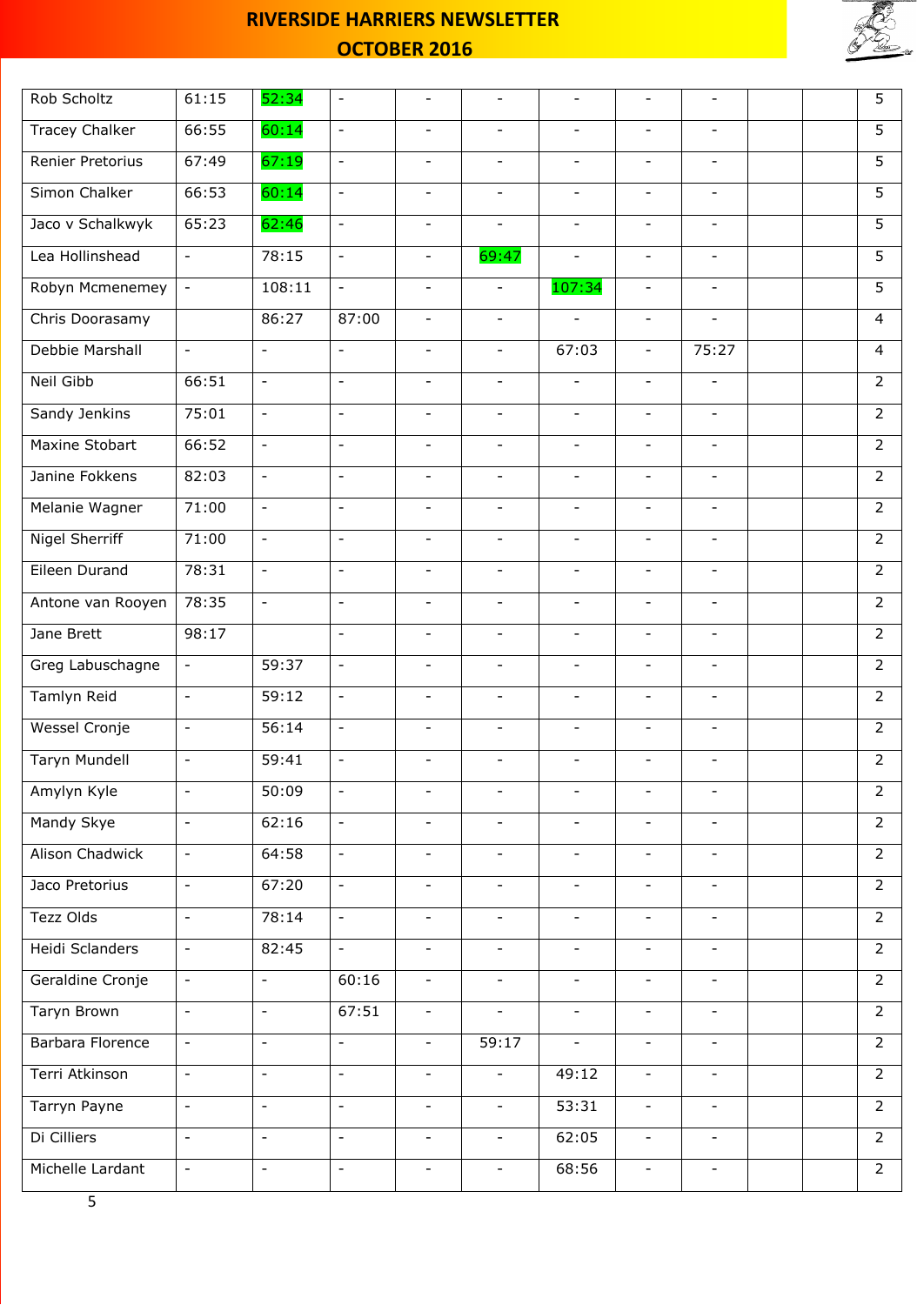

| <b>Brent Payne</b>   | $\overline{\phantom{a}}$ | $\overline{\phantom{a}}$ | $\overline{\phantom{a}}$ | $\overline{\phantom{a}}$ | $\overline{\phantom{0}}$ | 80:34                    | ۰                        | $\overline{\phantom{0}}$ |  | 2              |
|----------------------|--------------------------|--------------------------|--------------------------|--------------------------|--------------------------|--------------------------|--------------------------|--------------------------|--|----------------|
| Angela Lardant       | $\overline{\phantom{a}}$ | $\overline{\phantom{a}}$ | $\blacksquare$           | $\overline{\phantom{a}}$ | $\overline{\phantom{0}}$ | 83:57                    | $\overline{\phantom{a}}$ | $\overline{\phantom{a}}$ |  | $\overline{2}$ |
| Keswyn Mackintosh    | $\overline{\phantom{a}}$ | $\overline{\phantom{a}}$ | $\overline{\phantom{a}}$ | $\overline{\phantom{a}}$ | $\overline{\phantom{0}}$ |                          | 72:49                    | $\overline{\phantom{a}}$ |  | $\overline{2}$ |
| Leanne Fenwick       | $\overline{\phantom{a}}$ | $\overline{\phantom{a}}$ | $\overline{\phantom{a}}$ | $\overline{\phantom{a}}$ | $\overline{\phantom{a}}$ | $\overline{\phantom{a}}$ | 78:38                    | $\overline{\phantom{a}}$ |  | $\overline{2}$ |
| Leanne Douglas       | $\overline{\phantom{a}}$ | $\overline{\phantom{a}}$ | $\overline{\phantom{0}}$ | $\overline{\phantom{a}}$ |                          |                          | 84:15                    |                          |  | $\overline{2}$ |
| Clare Ramsay         | $\overline{\phantom{a}}$ | $\overline{\phantom{a}}$ | $\overline{\phantom{a}}$ | $\overline{\phantom{a}}$ | $\overline{\phantom{a}}$ | $\overline{\phantom{a}}$ | $\overline{\phantom{a}}$ | 51:37                    |  | $\overline{2}$ |
| Simone Liebenberg    | $\overline{\phantom{a}}$ | $\overline{\phantom{a}}$ | $\overline{\phantom{a}}$ | $\overline{\phantom{a}}$ | $\overline{\phantom{a}}$ | $\overline{\phantom{a}}$ | $\overline{\phantom{a}}$ | 59:13                    |  | $\overline{2}$ |
| Jacqui Bowles        | $\overline{\phantom{a}}$ | $\overline{\phantom{a}}$ | $\overline{\phantom{a}}$ | $\overline{\phantom{a}}$ | $\overline{\phantom{0}}$ | $\overline{\phantom{a}}$ |                          | 59:30                    |  | $\overline{2}$ |
| Ivan Freese          | $\blacksquare$           | $\overline{\phantom{a}}$ | $\overline{\phantom{a}}$ | $\overline{\phantom{a}}$ | $\overline{\phantom{a}}$ | $\overline{\phantom{a}}$ | $\qquad \qquad$          | 69:58                    |  | $\overline{2}$ |
| Gloria Bowles        | $\overline{\phantom{a}}$ | $\overline{\phantom{a}}$ | $\overline{\phantom{a}}$ | $\overline{\phantom{a}}$ | $\overline{\phantom{0}}$ | $\overline{\phantom{a}}$ | $\qquad \qquad$          | 69:58                    |  | $\overline{2}$ |
| Caron Hean           | $\overline{\phantom{a}}$ | $\overline{\phantom{a}}$ | $\overline{\phantom{a}}$ | $\qquad \qquad =$        | $\overline{\phantom{0}}$ | $\overline{\phantom{0}}$ | $\overline{\phantom{0}}$ | 70:28                    |  | $\overline{2}$ |
| <b>Ellie Gillies</b> | $\overline{\phantom{a}}$ | $\overline{\phantom{a}}$ | $\overline{\phantom{a}}$ | $\overline{\phantom{a}}$ | $\overline{\phantom{a}}$ | $\overline{\phantom{a}}$ | $\overline{\phantom{a}}$ | 72:28                    |  | $\overline{2}$ |
| Bronwyn Kirk         | $\overline{\phantom{a}}$ | $\overline{\phantom{a}}$ | $\overline{\phantom{a}}$ | $\overline{\phantom{a}}$ | $\overline{\phantom{0}}$ | $\overline{\phantom{a}}$ | $\overline{\phantom{a}}$ | 81:00                    |  | $\overline{2}$ |

Here are the 2016 Time Trial best time trial times to date, as on **Wednesday 21 September.** For reference, we have included everybody's 2015 best times. Where the 2016 time is an improvement, we have highlighted in **green.** Great to see so many greens already!

| Pos                     | inginighted in green, order to see so many greens an ead;<br>Name $-5.1$ km | Time  | 2015                     | Pos            | Name - 8 km           | Time  | 2015                     |
|-------------------------|-----------------------------------------------------------------------------|-------|--------------------------|----------------|-----------------------|-------|--------------------------|
| $\mathbf{1}$            | Jaco Smith                                                                  | 20:18 | 22:20                    | $\mathbf{1}$   | <b>Geoff Speirs</b>   | 32:55 | $\overline{\phantom{a}}$ |
| $\overline{2}$          | <b>Geoff Speirs</b>                                                         | 20:21 | $\overline{\phantom{a}}$ | 2              | Wessel Cronje         | 33:05 | 40:27                    |
| 3                       | Wessel Cronje                                                               | 20:48 | 23:45                    | 3              | Scott Couper          | 33:46 | 34:41                    |
| $\overline{4}$          | Andries Nkuna                                                               | 21:21 | 22:42                    | $\overline{4}$ | Jaco Smith            | 34:39 | 37:14                    |
| 5                       | Greg Labushagne                                                             | 21:46 | 23:20                    | 5              | Andries Nkuna         | 34:49 | $\overline{\phantom{a}}$ |
| 6                       | Eric Prange                                                                 | 21:56 | 23:52                    | 6              | Greg Labuschagne      | 34:58 | $\overline{\phantom{a}}$ |
| $\overline{7}$          | James Boyes                                                                 | 21:59 |                          | $\overline{7}$ | Eric Prange           | 35:28 | 38:12                    |
| $\overline{\mathbf{8}}$ | <b>Bruce Anderson</b>                                                       | 22:23 | 22:53                    | 8              | Dave Elliot           | 37:04 | $\blacksquare$           |
| 9                       | Nigel Sheriff                                                               | 22:35 | 24:05                    | 9              | Dale Johnson          | 37:08 | 38:57                    |
| 10                      | Jana Niehaus                                                                | 22:55 | 22:47                    | 10             | Nic Tingle            | 37:29 | $\overline{\phantom{0}}$ |
| 11                      | Dumisani Shoyise                                                            | 23:00 | 22:37                    | 11             | Ryan Morgan           | 37:45 | 37:55                    |
| 12                      | Robyn Pitot                                                                 | 23:06 | 23:03                    | 12             | <b>Bruce Anderson</b> | 38:05 | $\overline{\phantom{a}}$ |
| 13                      | Nicolus Tingle                                                              | 23:32 | $\overline{\phantom{a}}$ | 13             | <b>Craig Speirs</b>   | 38:27 | 38:18                    |
| 14                      | Rob Goldman                                                                 | 23:37 | 24:05                    | 14             | Rob Goldman           | 38:46 | 40:58                    |
| 15                      | Monique Ward                                                                | 23:38 | 25:26                    | 15             | Larry Wood            | 38:51 | 38:58                    |
| 16                      | Nicola Hewitt                                                               | 23:41 | 21:17                    | 16             | Monique Ward          | 38:52 | $\overline{\phantom{a}}$ |
| 17                      | Ryan Morgan                                                                 | 23:44 | 24:26                    | 17             | Dumisani Shoyise      | 39:42 | 36:15                    |
| 18                      | Jaco van Schalkwyk                                                          | 23:49 | 22:44                    | 18             | Terri Atkinson        | 39:51 | 38:08                    |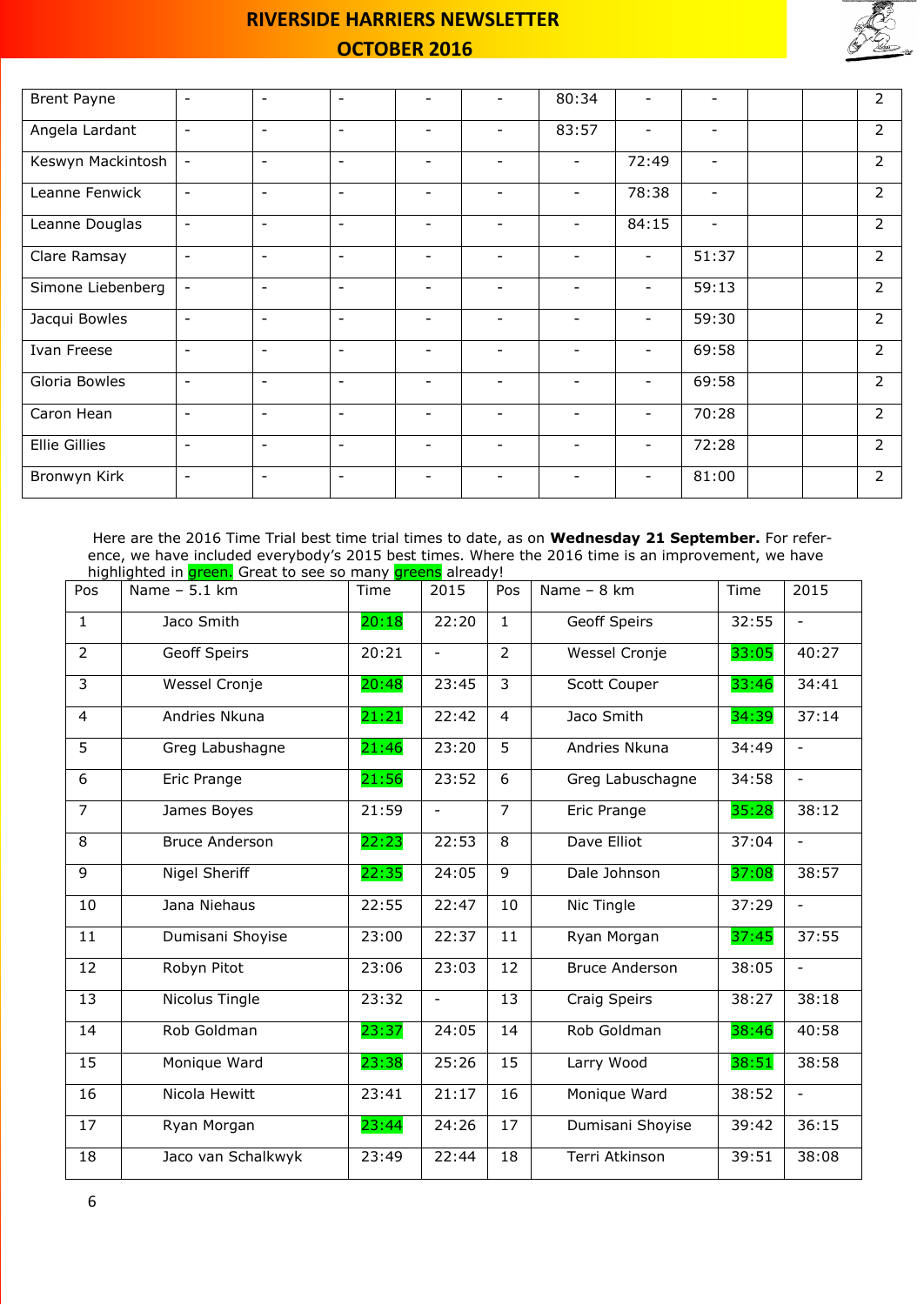

| 19             | <b>Brad Rochat</b>     | 24:09 | 24:49                    | 19 | Ampie Niehaus         | 40:18 | 39:40                    |
|----------------|------------------------|-------|--------------------------|----|-----------------------|-------|--------------------------|
| 20             | Craig Speirs           | 24:20 | 22:53                    | 20 | Njabula Dlamini       | 40:19 | $\equiv$                 |
| 21             | Terri Atkinson         | 24:26 | 23:09                    | 21 | Sally Botha           | 40:42 | 40:30                    |
| 22             | Emile Streicher        | 24:28 | 27:40                    | 22 | Jana Niehaus          | 40:54 | 35:27                    |
| 23             | Larry Wood             | 24:31 | 25:05                    | 23 | Alvinesh Sookoo       | 41:05 | 44:08                    |
| 24             | Rob Scholtz            | 24:35 | 24:57                    | 24 | Rojean Hanekom        | 41:14 | $\overline{\phantom{a}}$ |
| 25             | Taryn Payne            | 24:36 | $\overline{\phantom{a}}$ | 25 | Tarryn Payne          | 43:09 | $\overline{\phantom{0}}$ |
| 26             | <b>Neil Gibb</b>       | 24:38 | 23:09                    | 26 | Nicola Hewitt         | 43:45 | 34:46                    |
| 27             | Alvinesh Sookoo        | 24:39 | 24:33                    | 27 | Chantel Robins        | 43:45 | 45:35                    |
| 28             | Desree Viviers         | 24:55 | $\overline{\phantom{a}}$ | 28 | Tamlyn Reid           | 43:51 | 44:42                    |
| 29             | Dale Johnson           | 24:59 | 25:08                    | 29 | Neil Gibb             | 43:56 | 43:20                    |
| 30             | Lindsey Rogerson       | 25:18 | 24:44                    | 30 | Vicki Freemantle      | 44:18 | 44:14                    |
| 31             | Maxine Stobart         | 25:37 | 26:48                    | 31 | Vinnie Papenfus       | 44:23 |                          |
| 32             | Njabulo Dlamini        | 25:39 | 25:58                    | 32 | Mandy Skye            | 45:04 | $\overline{\phantom{a}}$ |
| 33             | Zoe Papadakis          | 25:40 | $\overline{\phantom{a}}$ | 33 | Robyn Pitot           | 45:32 | 37:11                    |
| 34             | Simon Hoff             | 25:46 | $\blacksquare$           | 34 | Clare Ramsay          | 47:02 | $\blacksquare$           |
| 35             | Ampie Niehaus          | 25:47 | 24:30                    | 35 | <b>Taron Ridsdale</b> | 47:23 | 46:48                    |
| 36             | <b>Chantel Robins</b>  | 25:53 | 27:50                    | 36 | Simone Liebenberg     | 47:50 |                          |
| 37             | Rojean Hanekom         | 25:58 | $\blacksquare$           | 37 | Clare Mangan          | 48:40 | 45:07                    |
| 38             | Mike Lock              | 26:25 | 28:00                    | 38 | Debbie Marshall       | 49:07 | 48:54                    |
| 39             | Angie Potgieter        | 26:26 | $\overline{\phantom{0}}$ | 39 | Sandy Jenkins         | 52:37 | 48:29                    |
| 40             | Clare Ramsay           | 26:58 |                          | 40 | Eileen Durand         | 55:11 | $\overline{\phantom{a}}$ |
| 41             | Mike Fell              | 27:00 | $\overline{\phantom{0}}$ | 41 | Gloria Bowles         | 58:49 |                          |
| 42             | Taron Ridsdale         | 27:01 | 26:54                    | 42 | Gale Viljoen          | 63:41 | 59:05                    |
| 43             | Sally Botha            | 27:03 | 23:05                    | 43 | Lynn Wallis           | 69:56 | 63:00                    |
| 44             | Izanne Jacobs          | 27:11 |                          |    |                       |       |                          |
| 45             | Scott Couper           | 27:19 | 24:29                    |    |                       |       |                          |
| 46             | Taryn Mundell          | 27:20 | 26:20                    |    |                       |       |                          |
| 47             | Vicki Freemantle       | 27:32 | 27:05                    |    |                       |       |                          |
| 48             | Lawrence Avis          | 27:37 | 28:27                    |    |                       |       |                          |
| 49             | <b>Brett Ward</b>      | 27:41 | 33:04                    |    |                       |       |                          |
| 50             | Mandy Skye             | 27:55 | $\overline{\phantom{a}}$ |    |                       |       |                          |
| 51             | <b>Andrew Perkins</b>  | 28:04 | 28:21                    |    |                       |       |                          |
| 52             | Taryn Brown            | 28:17 | 24:53                    |    |                       |       |                          |
| 53             | <b>Baron Combrinck</b> | 28:24 | 28:23                    |    |                       |       |                          |
| $\overline{7}$ |                        |       |                          |    |                       |       |                          |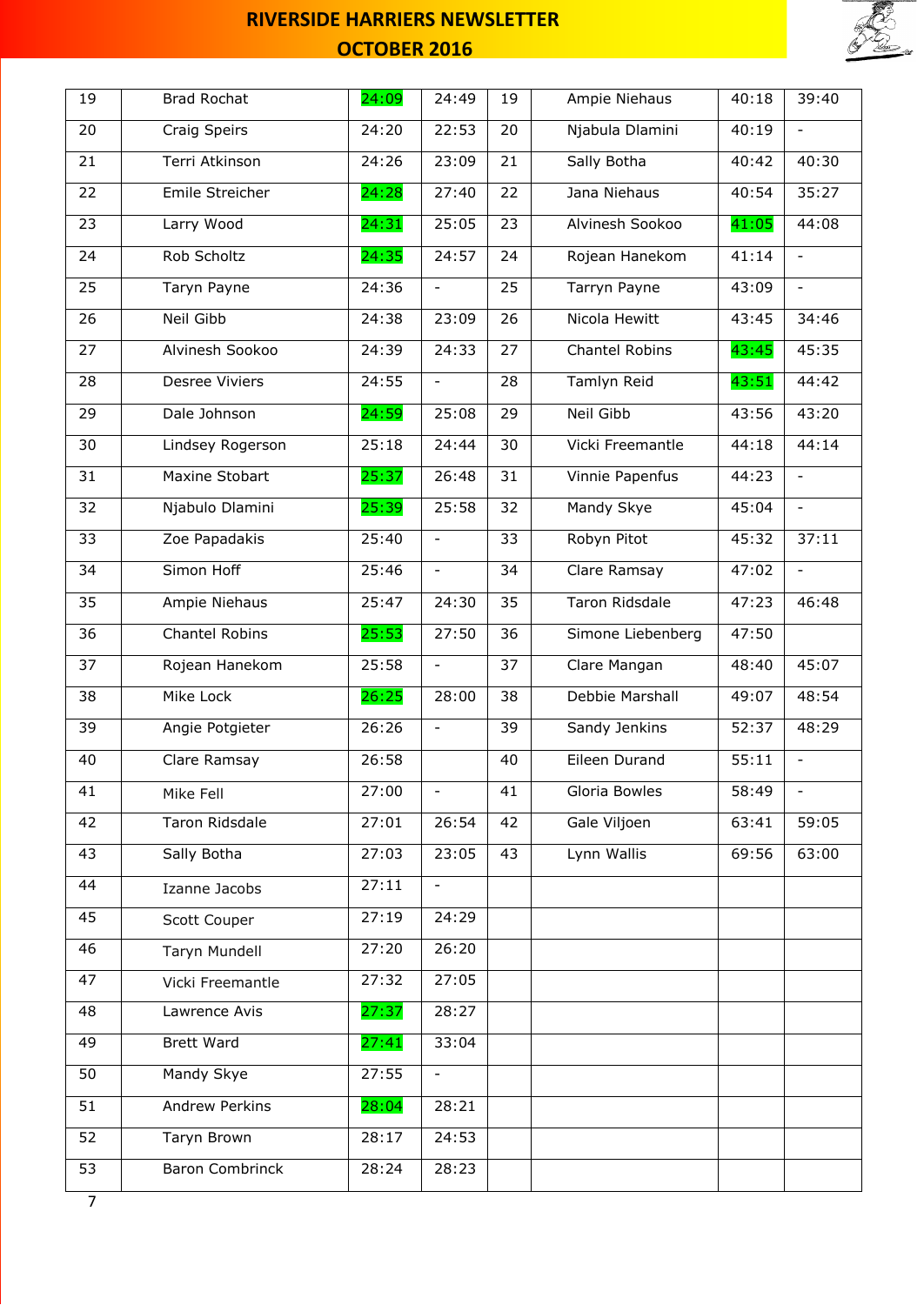



| 54              | Krystel Terblanche     | 28:28 | 27:01                    |  |  |  |
|-----------------|------------------------|-------|--------------------------|--|--|--|
| 55              | Greg Beckwith          | 28:36 |                          |  |  |  |
| 56              | Asanda Sigodi          | 28:41 | $\overline{\phantom{a}}$ |  |  |  |
| $\overline{57}$ | Sithe Mgubane          | 28:41 | $\equiv$                 |  |  |  |
| 58              | Michelle Maharaj       | 28:45 | 28:21                    |  |  |  |
| 59              | Angela Parry           | 28:48 | $\blacksquare$           |  |  |  |
| 60              | Candice Jenkinson      | 28:50 | 30:22                    |  |  |  |
| 61              | Melanie Wagner         | 28:53 | $\blacksquare$           |  |  |  |
| 62              | Geraldine Cronje       | 28:54 | 26:14                    |  |  |  |
| 63              | Inga Good              | 28:55 |                          |  |  |  |
| 64              | Simone Liebenberg      | 29:07 | $\blacksquare$           |  |  |  |
| 65              | Tamlyn Reid            | 29:08 | 27:05                    |  |  |  |
| 66              | Kim Robinson           | 29:14 | $\overline{\phantom{a}}$ |  |  |  |
| 67              | Kris Breytenbach       | 29:18 | $\blacksquare$           |  |  |  |
| 68              | Izanne Jacobs          | 29:22 | $\overline{\phantom{a}}$ |  |  |  |
| 69              | Clare Mangan           | 29:30 | 29:52                    |  |  |  |
| 70              | Elizabeth Perkins      | 29:32 | 27:33                    |  |  |  |
| $\overline{71}$ | Vinnie Papenfus        | 29:43 | $\blacksquare$           |  |  |  |
| 72              | <b>Alison Chadwick</b> | 29:43 | 31:38                    |  |  |  |
| 73              | Debra Symington        | 29:55 | 30:18                    |  |  |  |
| 74              | Claudia Belcher        | 29:58 | $\mathbf{r}$             |  |  |  |
| 75              | Carolyn Goltman        | 30:00 | 29:58                    |  |  |  |
| 76              | Bronwyn Kirk           | 30:00 | 39:00                    |  |  |  |
| 77              | Lee-Anne Lock          | 30:04 | 28:00                    |  |  |  |
| 78              | Shan McClelland        | 30:12 | 28:34                    |  |  |  |
| 79              | Debbie Marshall        | 30:32 | 28:41                    |  |  |  |
| 80              | Jacqui Bowles          | 30:50 | $\overline{\phantom{a}}$ |  |  |  |
| 81              | Jaco Pretorius         | 31:00 | 31:22                    |  |  |  |
| 82              | Patrick Rostenne       | 31:10 | 32:29                    |  |  |  |
| 83              | Sandy Jenkins          | 31:12 | 29:25                    |  |  |  |
| 84              | Di Cilliers            | 31:44 | $\blacksquare$           |  |  |  |
| 85              | Helen Marshall         | 31:58 | 32:28                    |  |  |  |
| 86              | Michelle Lardant       | 32:13 | $\equiv$                 |  |  |  |
| 87              | Keswyn Mackintosh      | 32:57 | $\blacksquare$           |  |  |  |
| 88              | Noreen Everton         | 33:00 | 33:00                    |  |  |  |
| $\sim$          |                        |       |                          |  |  |  |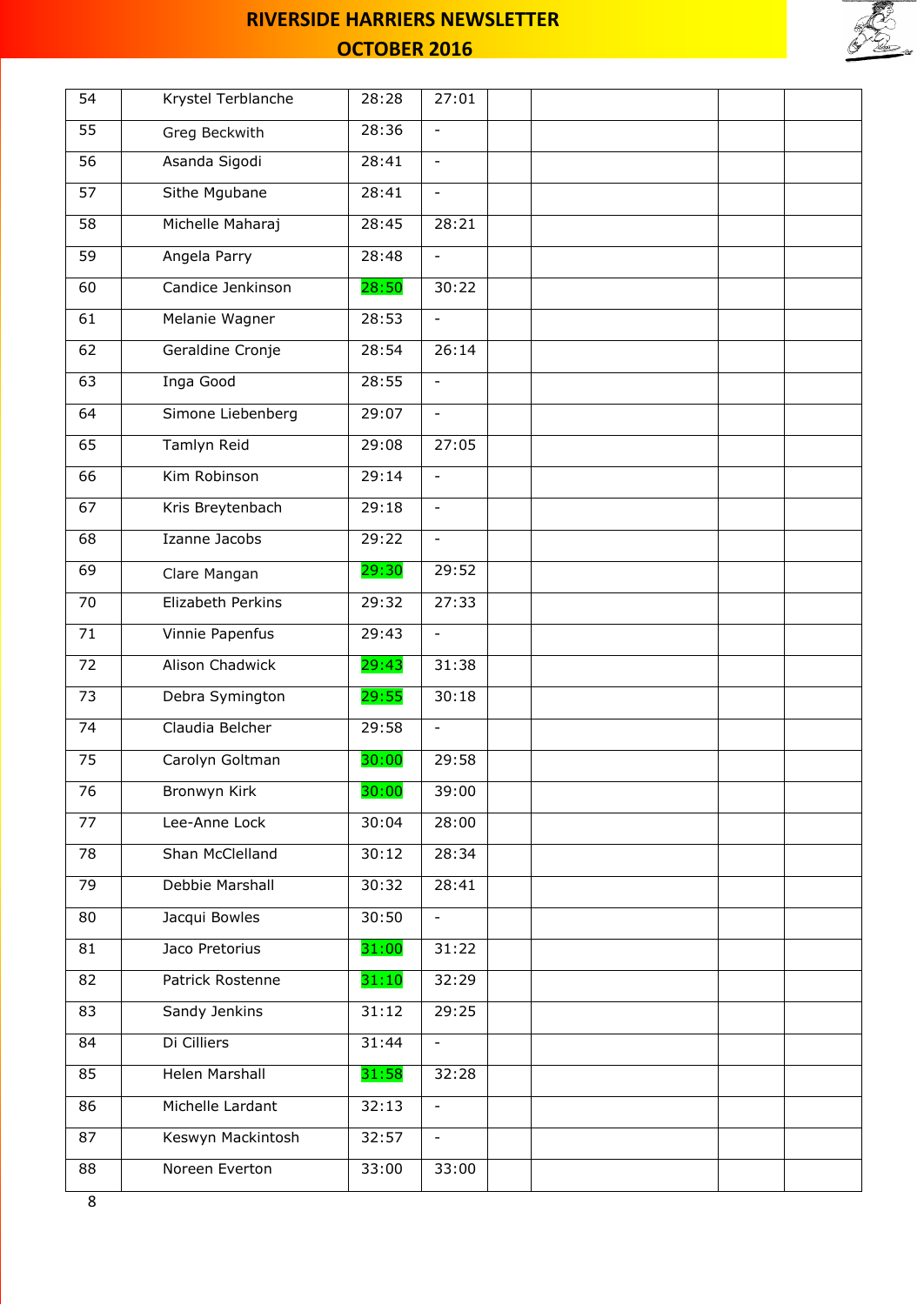

| 89  | Eileen Durand        | 33:01 | 33:51                    |  |  |
|-----|----------------------|-------|--------------------------|--|--|
| 90  | Tracy Wittstock      | 33:10 | 36:28                    |  |  |
| 91  | Gloria Bowles        | 33:41 | $\equiv$                 |  |  |
| 92  | Tezz Olds            | 33:45 | $\equiv$                 |  |  |
| 93  | Sally Goldman (W)    | 33:53 | 37:59                    |  |  |
| 94  | Lea Hollinshead      | 33:56 | $\equiv$                 |  |  |
| 95  | Keith Calitz         | 34:00 | $\overline{\phantom{a}}$ |  |  |
| 96  | Lee Wearne           | 34:30 | $\equiv$                 |  |  |
| 97  | Gale Viljoen         | 34:47 | 35:01                    |  |  |
| 98  | Leanne Fenwick       | 34:54 | $\overline{\phantom{a}}$ |  |  |
| 99  | <b>Brent Payne</b>   | 34:57 | $\equiv$                 |  |  |
| 100 | Nikita Pamla         | 35:00 | $\blacksquare$           |  |  |
| 101 | Jackie Cramb         | 35:00 | $\blacksquare$           |  |  |
| 102 | Zandile Dlamini      | 35:04 | 34:00                    |  |  |
| 103 | <b>Ellie Gillies</b> | 35:47 | 36:50                    |  |  |
| 104 | Fiona Calitz (W)     | 35:50 | 39:06                    |  |  |
| 105 | Leanne Douglas       | 36:00 | 37:35                    |  |  |
| 106 | Lynne Wallis (W)     | 36:37 | 40:24                    |  |  |
| 107 | Janine Fokkens       | 36:48 | $\equiv$                 |  |  |
| 108 | Richard Aitken       | 37:20 | $\overline{\phantom{a}}$ |  |  |
| 109 | Claire Kotze         | 39:06 | 37:28                    |  |  |
| 110 | Taryn Stubbs         | 39:06 | 38:08                    |  |  |
| 111 | Angela Lardant       | 39:10 | $\overline{\phantom{a}}$ |  |  |
| 112 | Louis Botha          | 39:21 | 38:20                    |  |  |
| 113 | Carol Williams       | 39:40 | $\overline{a}$           |  |  |
| 114 | Chris Doorasamy      | 39:41 | 39:23                    |  |  |
| 115 | Rosslyn Doorasamy    | 40:00 | $\Box$                   |  |  |
| 116 | Sarah McVicar        | 40:17 | 39:39                    |  |  |
| 117 | Margaret Marshall    | 40:49 | $\overline{\phantom{a}}$ |  |  |
| 118 | Elsie du Buisson (W) | 41:05 | 38:35                    |  |  |
| 119 | Juanita Sutton (W)   | 42:07 | $\overline{\phantom{a}}$ |  |  |
| 120 | Di Ching (W)         | 42:10 | 40:25                    |  |  |
| 121 | Jackie Botha         | 42:10 | $\blacksquare$           |  |  |
| 122 | Leslie Ogle (W)      | 43:57 | 44:42                    |  |  |
| 123 | Rose Whittington (W) | 44:15 | 42:48                    |  |  |
| C   |                      |       |                          |  |  |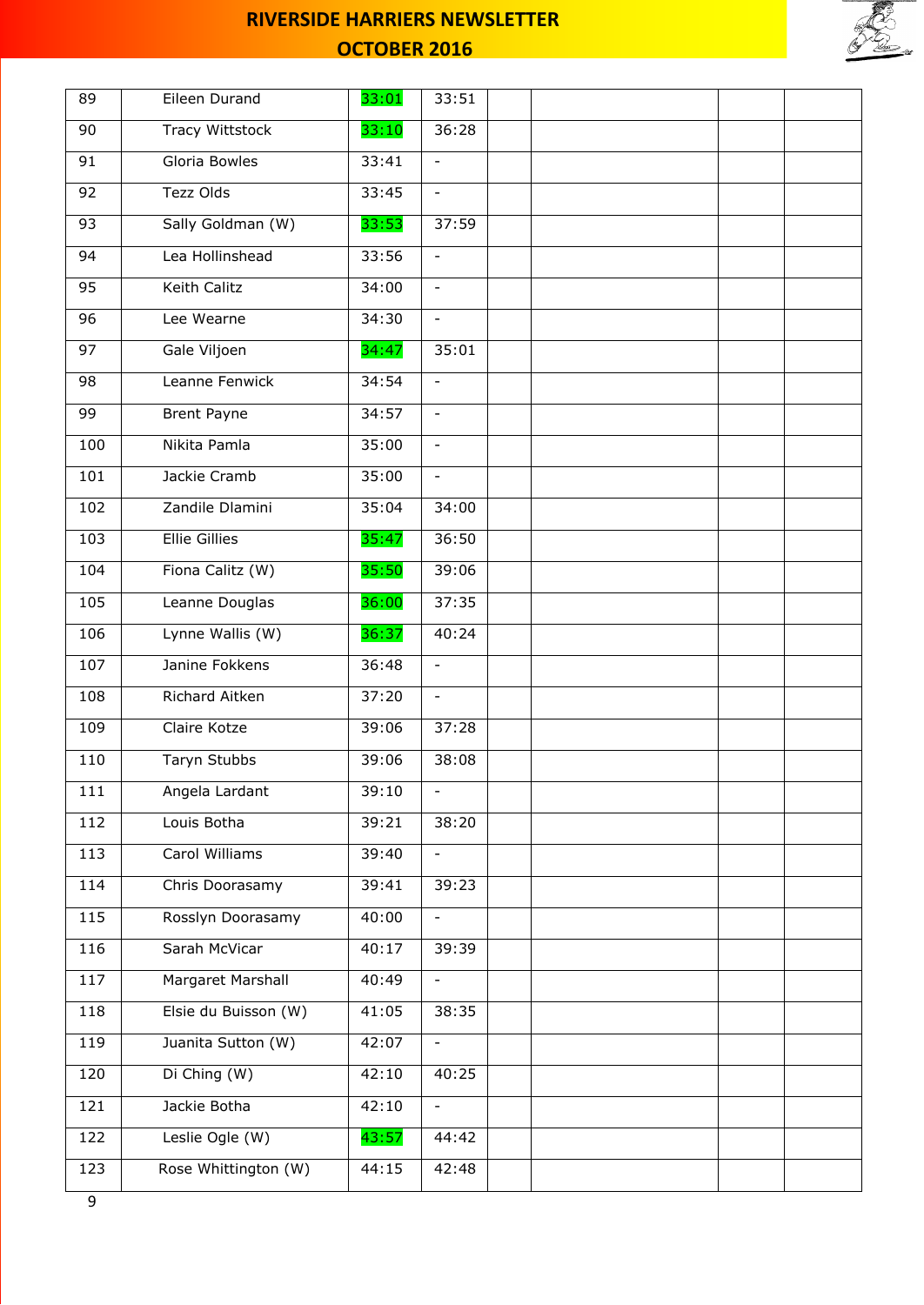

| 124 | Neela Naidoo (W)      | 44:30 | 44:13                    |  |  |  |
|-----|-----------------------|-------|--------------------------|--|--|--|
| 125 | Cathy Coates          | 44:50 | 46:00                    |  |  |  |
| 126 | Tracy Blakeway (W)    | 46:23 | 43:09                    |  |  |  |
| 127 | Lauren Lister         | 46:48 |                          |  |  |  |
| 128 | Sumita Ramgareeb (W)  | 46:55 | 47:00                    |  |  |  |
| 129 | Ingrid Knott (W)      | 47:24 | 46:00                    |  |  |  |
| 130 | Adele Allison (W)     | 49:00 | 41:35                    |  |  |  |
| 131 | Felicity Holbrook (W) | 49:10 |                          |  |  |  |
| 132 | Barbara Rankin (W)    | 50:00 | $\overline{\phantom{a}}$ |  |  |  |
| 133 | Juliette Spence (W)   | 50:00 | 43:20                    |  |  |  |
| 134 | Dick Whittington (W)  | 50:00 | 55:00                    |  |  |  |
| 135 | Robyn Coote (W)       | 51:00 | 51:00                    |  |  |  |

(W) – Walker

The 2016 Time Trial Challenge has started - run 20 or more Time trials until prize-giving, and win a tshirt – there is a trophy for the person who runs the most time trials. Status as on **Wednesday 21 September:**

| No.             | Name                     | 5.1 km          | 8 km           | Total |
|-----------------|--------------------------|-----------------|----------------|-------|
| $\mathbf{1}$    | <b>Craig Speirs</b>      | 22              | 11             | 33    |
| $\overline{2}$  | <b>Alvinesh Sookoo</b>   | 21              | 10             | 31    |
| 3               | <b>Greg Labuschagne</b>  | 16              | 12             | 28    |
| 4               | <b>Rose Whittington</b>  | 27              |                | 27    |
| 5               | <b>Emile Streicher</b>   | 27              |                | 27    |
| 6               | <b>Tracy Wittstock</b>   | 26              |                | 26    |
| 7               | <b>Jaco Smith</b>        | 14              | 12             | 26    |
| 8               | <b>Geoff Speirs</b>      | 15              | 10             | 25    |
| 9               | <b>Candice Jenkinson</b> | 25              |                | 25    |
| 10              | <b>Eileen Anderson</b>   | 22              | $\overline{2}$ | 24    |
| 11              | <b>Jackie Botha</b>      | 23              |                | 23    |
| 12              | <b>Dale Johnson</b>      | 11              | 12             | 23    |
| 13              | <b>Debbie Marshall</b>   | 18              | 4              | 22    |
| 14              | <b>Louis Botha</b>       | 22              |                | 22    |
| $\overline{15}$ | <b>Nicolus Tingle</b>    | $\overline{11}$ | 9              | 20    |
| 16              | Di Ching                 | 20              |                | 20    |
| 17              | <b>Lynn Wallis</b>       | 19              | $\mathbf{1}$   | 20    |
| 18              | Kim Robinson             | 19              |                | 19    |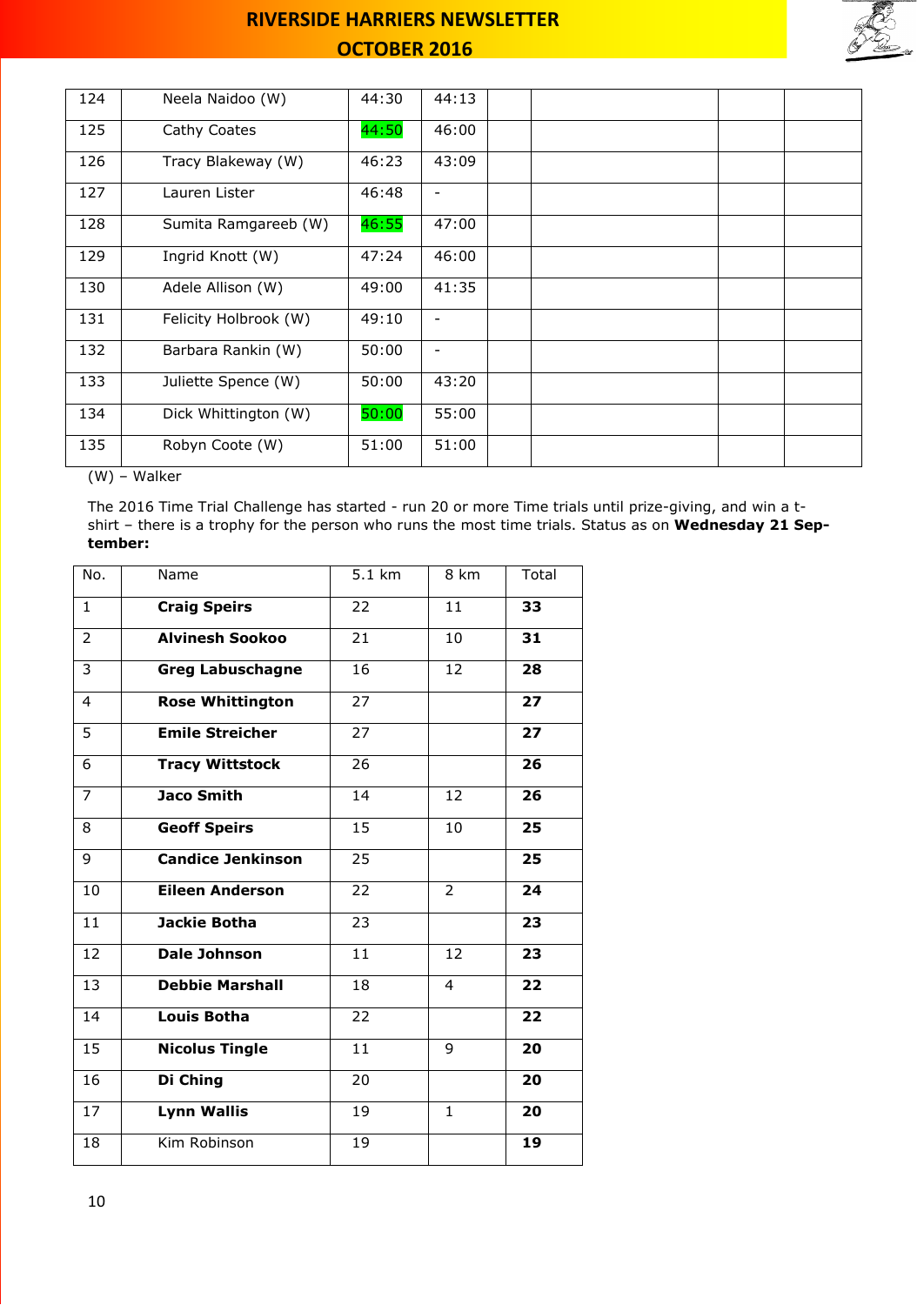

| 19 | Tarryn Payne          | 16              | 3              | 19 |
|----|-----------------------|-----------------|----------------|----|
| 20 | Noreen Everton        | 19              |                | 19 |
| 21 | Clare Mangan          | 14              | 4              | 18 |
| 22 | Terri Atkinson        | 15              | 3              | 18 |
| 23 | Tezz Olds             | 18              |                | 18 |
| 24 | Elsie Du Bussion      | 17              |                | 17 |
| 25 | Nicola Hewitt         | 15              | 2              | 17 |
| 26 | Alison Chadwick       | 17              |                | 17 |
| 27 | Leslie Ogle           | 17              |                | 17 |
| 28 | Neela Naidoo          | $\overline{17}$ |                | 17 |
| 29 | Gale Viljoen          | 15              | $\overline{2}$ | 17 |
| 30 | <b>Tamlyn Reid</b>    | $\overline{9}$  | $\overline{7}$ | 16 |
| 31 | <b>Helen Marshall</b> | 16              |                | 16 |
| 32 | Sally Goldman         | 15              |                | 15 |
| 33 | Lea Hollinshead       | 15              |                | 15 |
| 34 | Fiona Calitz          | 15              |                | 15 |
| 35 | <b>Brett Ward</b>     | 15              |                | 15 |
| 36 | Eric Prange           | 13              | $\overline{2}$ | 15 |
| 37 | <b>Bruce Anderson</b> | 11              | 3              | 14 |
| 38 | Vicki Freemantle      | 9               | 5              | 14 |
| 39 | Ampie Niehaus         | 11              | 3              | 14 |
| 40 | Michelle Maharaj      | 13              |                | 13 |
| 41 | Rob Goldman           | 11              | 2              | 13 |
| 42 | Andries Nkuna         | $\overline{5}$  | 8              | 13 |
| 43 | Njabulo Dlamini       | 9               | 3              | 12 |
| 44 | <b>Andrew Perkins</b> | 12              |                | 12 |
| 45 | Jana Niehaus          | 10              | $\overline{2}$ | 12 |
| 46 | Scott Couper          | 2               | 10             | 12 |
| 47 | <b>Taron Ridsdale</b> | 11              | 1              | 12 |
| 48 | Simone Liebenberg     | 9               | 3              | 12 |
| 49 | Mike Lock             | 11              |                | 11 |
| 50 | Juliette Spence       | 10              |                | 10 |
| 51 | Ryan Morgan           | $\mathbf{1}$    | 9              | 10 |
| 52 | Chantel Robins        | 7               | 3              | 10 |
|    |                       |                 |                |    |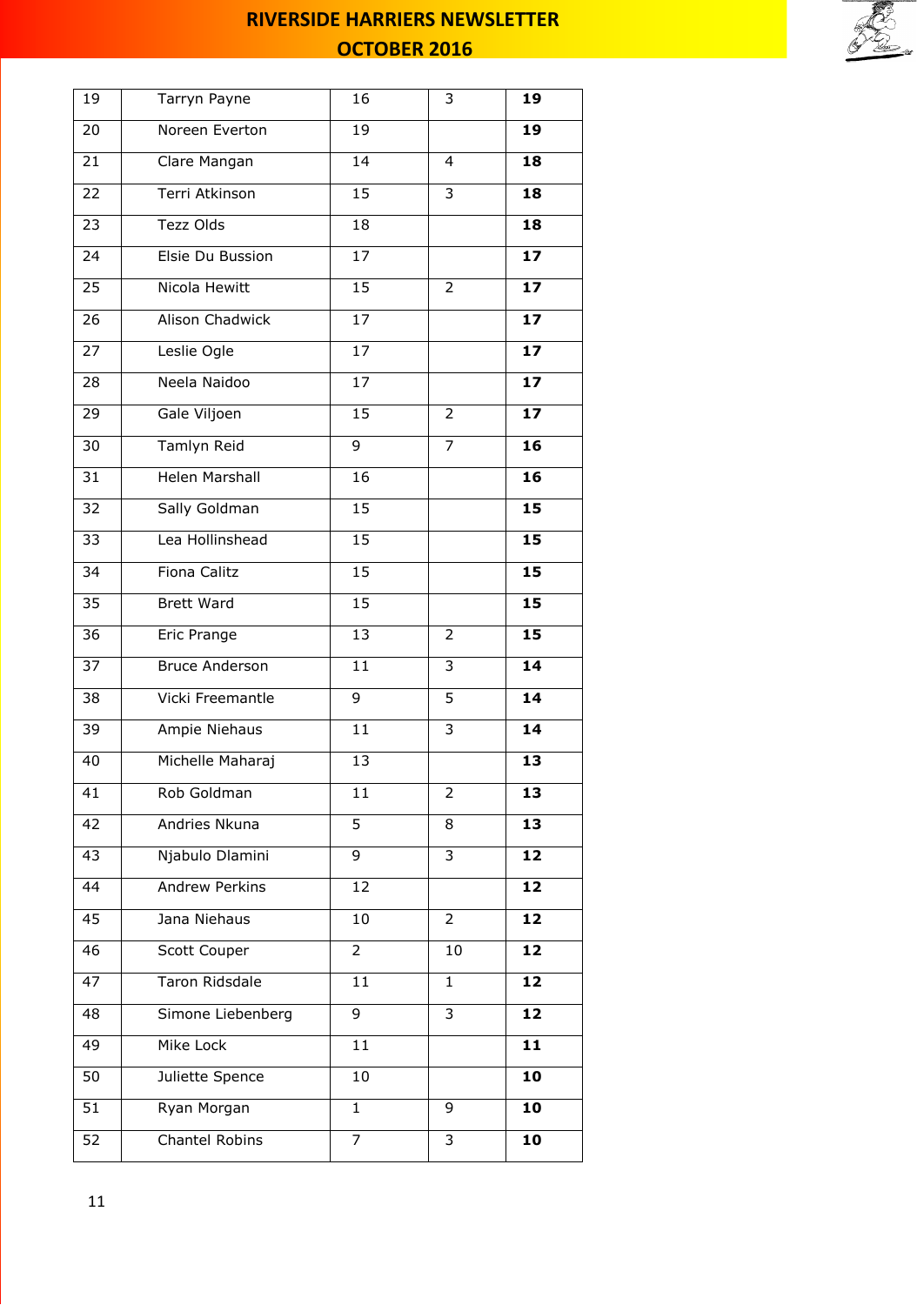

| 53 | Rob Scholtz              | 10             |                | 10             |
|----|--------------------------|----------------|----------------|----------------|
| 54 | Sally Botha              | $\overline{7}$ | 3              | 10             |
| 55 | <b>Heather Speirs</b>    | 10             |                | 10             |
| 56 | Angie Potgieter          | 10             |                | 10             |
| 57 | Dumisani Shoyise         | $\overline{3}$ | $\overline{7}$ | 10             |
| 58 | Jaco van Schalkwyk       | 10             |                | 10             |
| 59 | Krystel Terblanche       | 9              |                | 9              |
| 60 | Sumita Ramgareeb         | 9              |                | 9              |
| 61 | <b>Brent Payne</b>       | 9              |                | 9              |
| 62 | Chris Doorasamy          | 8              |                | 8              |
| 63 | Robyn Pitot              | 7              | $\mathbf{1}$   | 8              |
| 64 | Cathy Coates             | 8              |                | 8              |
| 65 | Larry Wood               | 4              | 4              | 8              |
| 66 | Elizabeth Perkins        | 8              |                | 8              |
| 67 | Keith Calitz             | 7              |                | 7              |
| 68 | Mandy Skye               | 5              | 2              | 7              |
| 69 | Taryn Stubbs             | $\overline{7}$ |                | $\overline{7}$ |
| 70 | Claire Kotze             | $\overline{7}$ |                | $\overline{7}$ |
| 71 | Asanda Sigodi            | $\overline{7}$ |                | $\overline{7}$ |
| 72 | Gloria Bowles            | 6              | $\mathbf{1}$   | 7              |
| 73 | Simon Hoffe              | 6              |                | 6              |
| 74 | Bronwyn Kirk             | 6              |                | 6              |
| 75 | Kris Breytenbach         | 6              |                | 6              |
| 76 | Wessel Cronje            | 3              | 3              | 6              |
| 77 | Ingrid Knott             | 6              |                | 6              |
| 78 | Sandy Jenkins            | 5              | $\mathbf{1}$   | 6              |
| 79 | <b>Felicity Holbrook</b> | 6              |                | 6              |
| 80 | Angela Lardant           | 6              |                | 6              |
| 81 | Mike Fell                | 6              |                | 6              |
| 82 | <b>Neil Gibb</b>         | $\overline{4}$ | $\overline{2}$ | 6              |
| 83 | Carol Wiliams            | 6              |                | 6              |
| 84 | Keshwyn Mackintosh       | 6              |                | 6              |
| 85 | Maxine Stobart           | 4              | $\mathbf{1}$   | 5              |
| 86 | Nigel Sherriff           | 5              |                | 5              |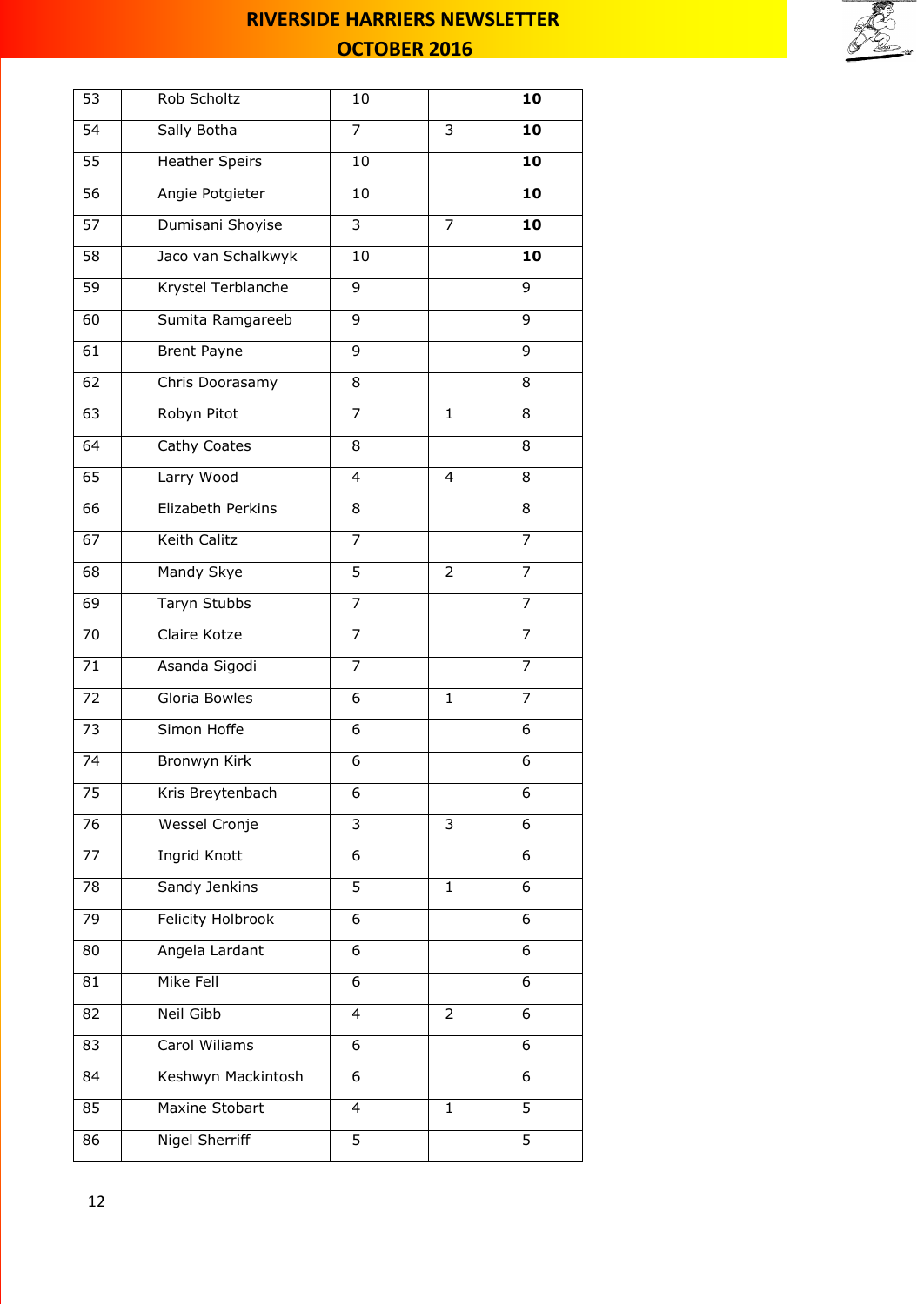

| 87  | Izanne Jacobs         | 5              |                | 5              |
|-----|-----------------------|----------------|----------------|----------------|
| 88  | Adele Allison         | 5              |                | 5              |
| 89  | Michelle Lardant      | 5              |                | 5              |
| 90  | Debrah Symington      | 5              |                | 5              |
| 91  | Taryn Brown           | 5              |                | 5              |
| 92  | Richard Aitken        | 4              |                | 4              |
| 93  | Dave Elliott          | $\mathbf{1}$   | 3              | 4              |
| 94  | Monique Ward          | 3              | $\mathbf{1}$   | 4              |
| 95  | Felicity Holbrook     | 4              |                | 4              |
| 96  | Melanie Wagner        | 4              |                | 4              |
| 97  | Juanita Sutton        | 4              |                | 4              |
| 98  | Carolyn Goltman       | 4              |                | 4              |
| 99  | Sithe Mgubane         | 3              |                | 3              |
| 100 | Tracy Blakeway        | $\overline{3}$ |                | 3              |
| 101 | Lawrence Avis         | 3              |                | 3              |
| 102 | Zandile Dlamini       | 3              |                | 3              |
| 103 | Rosslyn Doorasamy     | 3              |                | 3              |
| 104 | Rojean Hanekom        | 2              | $\mathbf{1}$   | 3              |
| 105 | <b>Brad Rochat</b>    | 3              |                | 3              |
| 106 | Vinnie Papenfus       | $\mathbf{1}$   | $\overline{2}$ | 3              |
| 107 | <b>Desree Viviers</b> | 3              |                | 3              |
| 108 | Lauren Lister         | $\overline{3}$ |                | 3              |
| 109 | Claudia Belcher       | 3              |                | 3              |
| 110 | Inga Good             | 3              |                | 3              |
| 111 | Dick Whittington      | 3              |                | 3              |
| 112 | Taryn Mundell         | 2              |                | 2              |
| 113 | Clare Ramsay          | $\mathbf{1}$   | $\mathbf{1}$   | $\overline{2}$ |
| 114 | Angela Parry          | $\overline{2}$ |                | $\overline{2}$ |
| 115 | Sarah McVicar         | $\overline{2}$ |                | $\overline{2}$ |
| 116 | Zoe Papadakis         | 2              |                | $\overline{2}$ |
| 117 | <b>Ellie Gillies</b>  | 2              |                | 2              |
| 118 | Leanne Douglas        | 2              |                | $\overline{2}$ |
| 119 | Leanne Fenwick        | 2              |                | 2              |
| 120 | Jacqui Bowles         | $\overline{2}$ |                | $\overline{2}$ |
|     |                       |                |                |                |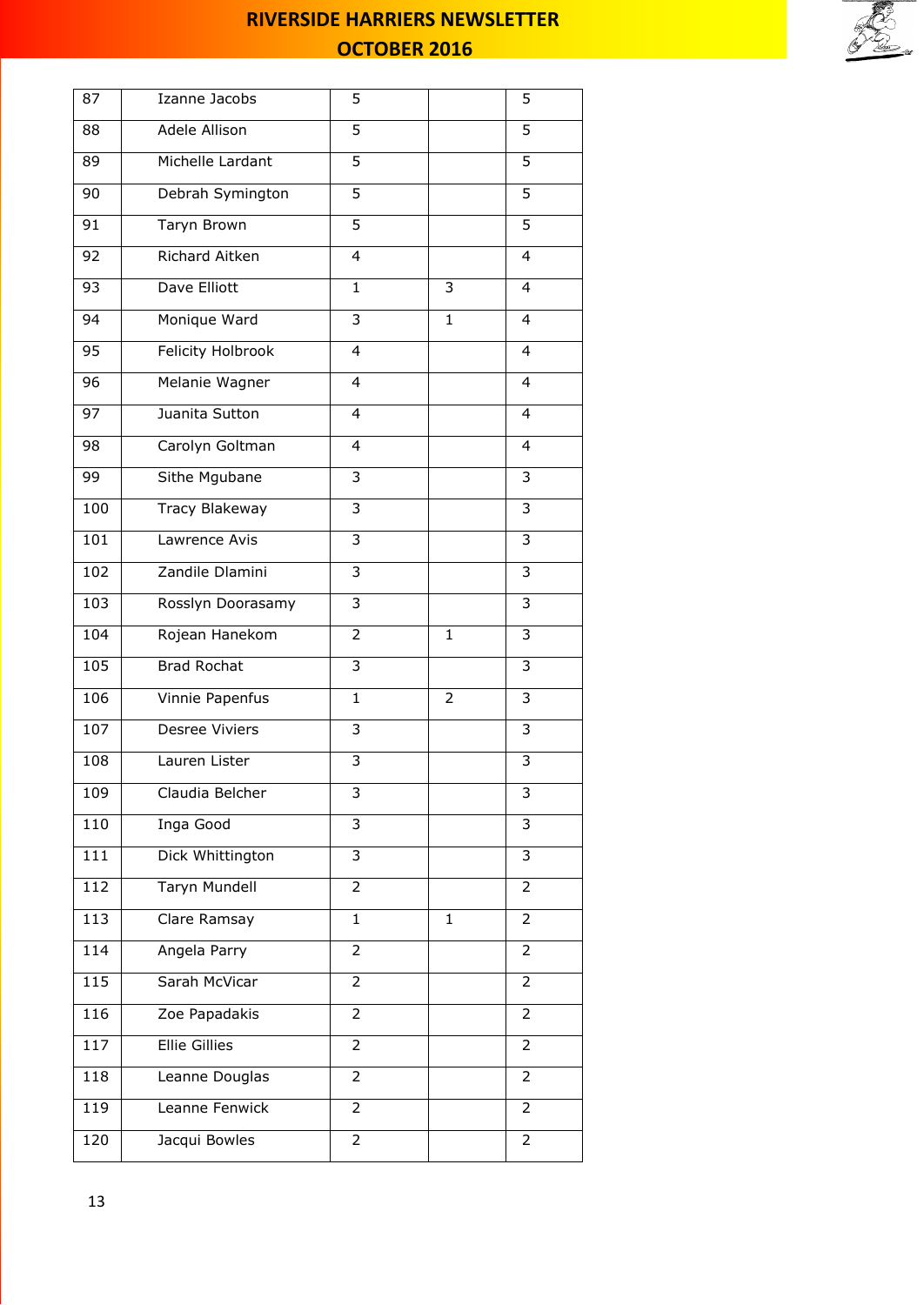

| 121 | Greg Beckwith          | $\overline{2}$ | 2            |
|-----|------------------------|----------------|--------------|
| 122 | Di Cilliers            | $\mathbf{1}$   | $\mathbf{1}$ |
| 123 | Jaco Pretorius         | $\overline{1}$ | $\mathbf{1}$ |
| 124 | Geraldine Cronje       | $\mathbf{1}$   | $\mathbf{1}$ |
| 125 | James Boyes            | $\mathbf{1}$   | $\mathbf{1}$ |
| 126 | Patrick Rostenne       | $\mathbf{1}$   | $\mathbf{1}$ |
| 127 | Dave Nicholls          | $\mathbf{1}$   | $\mathbf{1}$ |
| 128 | Janis Nicholls         | $\mathbf{1}$   | $\mathbf{1}$ |
| 129 | Lindsey Rogerson       | $\mathbf{1}$   | $\mathbf{1}$ |
| 130 | Zanile Shoyise         | $\mathbf{1}$   | $\mathbf{1}$ |
| 131 | <b>Baron Combrinck</b> | $\mathbf{1}$   | 1            |
| 132 | Janine Fokkens         | $\mathbf{1}$   | $\mathbf{1}$ |
| 133 | Lee-Anne Lock          | $\mathbf{1}$   | $\mathbf{1}$ |
| 134 | Robyn Coote            | $\mathbf{1}$   | $\mathbf{1}$ |
| 135 | Shan McClelland        | $\mathbf{1}$   | $\mathbf{1}$ |
| 136 | Barbara Rankin         | $\mathbf{1}$   | $\mathbf{1}$ |
| 137 | Margaret Marshall      | $\mathbf{1}$   | $\mathbf{1}$ |
| 138 | Lee Wearne             | $\mathbf{1}$   | $\mathbf{1}$ |
| 139 | Nikita Pamla           | $\overline{1}$ | $\mathbf{1}$ |
| 140 | Jacqui Cramb           | $\mathbf{1}$   | $\mathbf{1}$ |

### **Race Results:**

### **Mandela 21 & 42 km - 28 August 2016:**

| Pos | Name $-21$ km       | Time       | Pos | Name $-42$ km     | Time       |
|-----|---------------------|------------|-----|-------------------|------------|
|     | Graham Christenssen | 2 hr 02:03 |     | Wanda Zungu       | 3hr33:10   |
|     | Caron Botha         | 2 hr 06:54 |     | Andries Nkuna     | 4 hr 18:33 |
|     | Asanda Sigodi       | 2 hr 31:45 |     | Dumisaani Shoyise | 4 hr 59:00 |
|     | Lea Hollinshead     | 2 hr 37:08 |     |                   |            |

### **RUNNERS CORNER:**

This month**, Dale Johnson** has volunteered some more wise and motivational words **:**

- 1. The mighty oak tree, was once a tiny nut, that held its ground.
- 2. The most important trip you may have to take in life, is to meet people half way.
- 3. Never do card tricks for the group that you play poker with.

Welcome to new member **Greg Beckwith-** we trust you will enjoy your running and walking with us.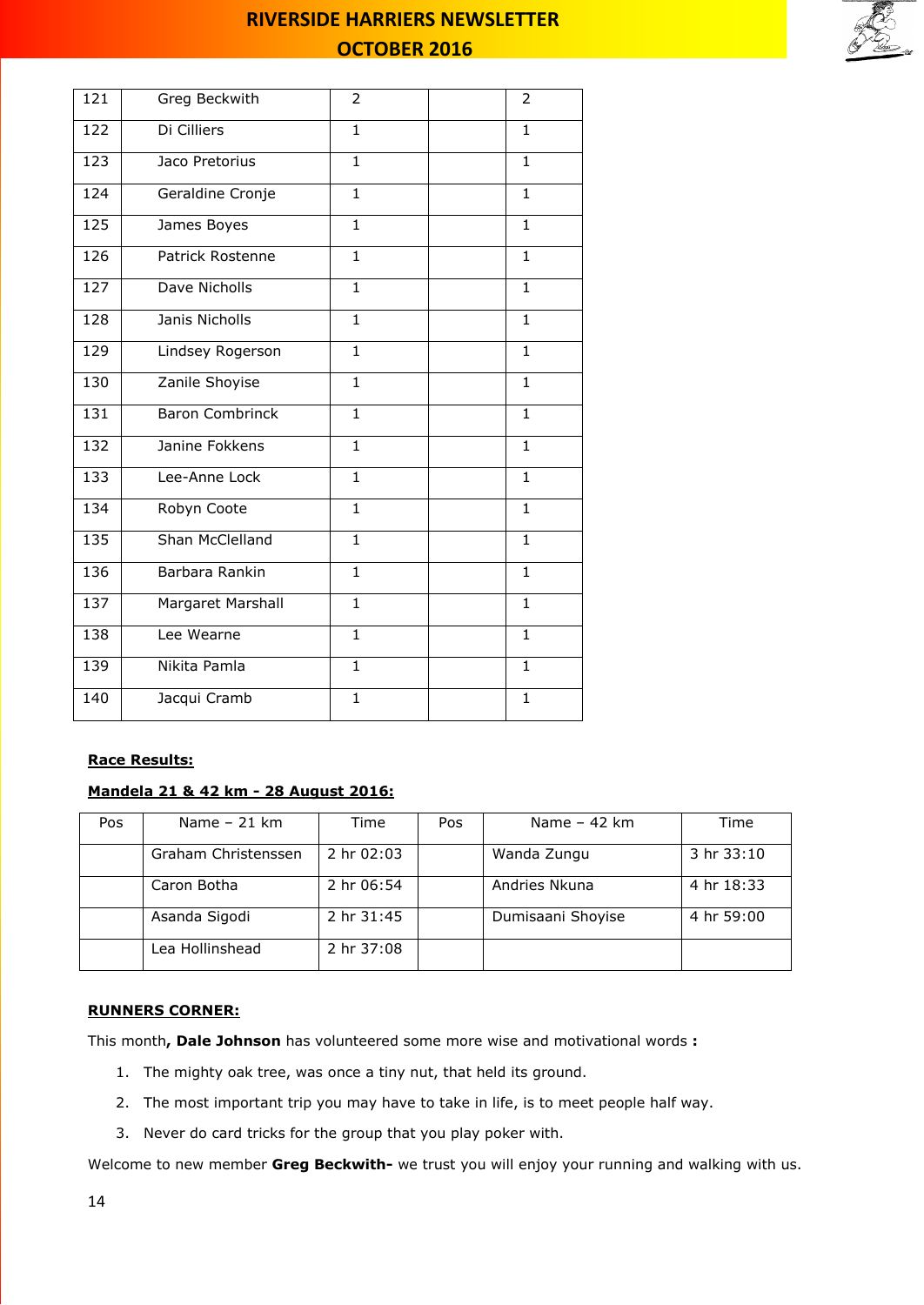

Sunday 28 August was a very busy day, with a choice of 3 events - Mandela 21 and 42 km, Formula 1 10 and 21 km, and the SPCA Trail run! **Graham Christensen, Caron Botha, Asanda Sigodi** and **Lea Hollinshead** completed the Mandela 21 km, while **Wanda Zungu** (3 hr 33**), Andries Nkuna** (4 hr 18) and **Dumisani Shoyise** (4 hr 59) completed the marathon.

**Nicola Hewitt** completed the Formula 1 21 km in 1 hr 40, while **Ted** and **Margie Liddiatt** took part in the 10 km, **Lindsey Rogerson** was also seen on the road.

Many of our members took part in the SPCA Charity Trail run, and also offered to be Dougal the Dog (**Dale Johnson**) handlers. **Dale** ran for charity and collected the great figure of R18000 for the SPCA funds.

We wish **Mandy Skye** a speedy and full recovery, after her recent injury and operation. We also wish **Heather Speirs** a speedy recovery from her recent operation.

On a windy Spring evening, 7 September, we hosted our annual Spring Handicap Time Trial, where we started according to everybody's 2016 best 5 km times - if we all ran or walked to our potential, we would have all finished together, but, there was a 9 minute gap between first and last person! **Craig Speirs** ran to his handicap, and finished in 20th position, so 19 people achieved 2016 best times! Well done to our winner, **Cathy Coates**, followed by **Keswyn Mackintosh** and **Elsie du Buisson**. Thanks to our starter, **Leslie Ogle**, and to the sponsors of prizes, **Jonathan Whittington** and **Elsie du Buisson. Jaco Smith i**mproved his PB to a great 20:18!

On a chilly and windy Sunday 11 September, many of us took part in the SAPS 10 & 21 km, from Hoy Park, the 10 km was the next leg of the 10 x 10 km Challenge**. Eric Prange** was our first runner in the 10 km, in 48:57, followed by **Clare Ramsay** (51:37). Next to finish, with a bit of pressure to go sub 60 minutes (and earn bonus points) were **Brett Ward** and **Emile Streicher**, assisted by **Simone Liebenberg**, to finish in 59:13. Next to finish, in her first race ever, was **Jacqui Bowles** (59:30). **Patrick Rostenne** was next, in 66:00 – **Patrick** was seen carrying a back pack when he finished, it turned out that he did not want to waste a trip, and stopped at his car before finishing, collected his beers, then continued and finished! **Ted Liddiatt** was next (66:07), followed by **Michelle Maharaj** (66:32), **Ivan Freese** (69:58), **Gloria Bowles** (69:58), **Caron Hean** (70:28**), Margie Liddiatt** (71:50), **Ellie Gillies** and **Fiona Calitz** (72:28), **Gale Viljoen** (73:44**), Debbie Marshall** (75:27), **Bronwyn Kirk** and **Juanita Sutton** (81:00) and **Janise Nicholls** (90:20). Unfortunately, **Rose Whittington**, who was leading the 10 x 10 Km Challenge, started the race with a niggle, which got worse and she had to be transported to the finish in an ambulance, with **Neela Naidoo** keeping her company, we wish you a speedy recovery Rose.

**Andries Nkuna** was our first runner in the 21 km, in 1 hr 35, followed by **Shaun Manning**, in a great comeback (1 hr 38), **Jaco Smith**, in a great PB of 1 hr 39 (after running 25 km the day before!). **John McClelland, Tarryn Payne** and **Angie Potgieter** finished next, in 1 hr 57 (PB for Angie!), followed by **Asanda Sigodi** (2 hr 14), **Ann Turner, Carolyn Goltman, Shan McClelland** (2 hr 17), **Candice Jenkinson** (2 hr 19), **Helen Marshall** (2 hr 29**), Noreen Everton** (2 hr 33**), Elsie du Buisson** (2 hr 45 – welcome back!) and **Dave Nicholls** (3 hr 05) – well done to all the finishers and to those who achieved PB's! Hard lines **Nicola Hewitt**, who had to pull out at the 14 km mark, due to injury.

At the time trial on Wednesday 14 September – an ominous, chilly windy evening- many members achieved PB's – well done **Gale Viljoen** (34:47), **Nick Tingle** (23:37), **Carol Williams** (39:50**), Brett Ward** (27:39) and **Andries Nkuna** (35:49 -8 km).

Saturday club runs have progressively got longer, as we approach the South Coast marathon, thanks to **Craig Speirs** for putting all these routes together for us! There are always shorter options as well, so don't feel intimidated!

#### **Walkers/ Intermediate Group - News Letter - SEPTEMBER 2016**

I can't figure how this section has just grown and grown. There are just so many people out there who want to run but need a place to start and how ideal is a group like this.

The only thing I must reiterate is that **it takes commitment** to get to where you want to be / achieve your goal.

There are runners in this section who come and train religiously every Tuesday and Thursday, make sure they are there for the time trial on a Wednesday and then add in a group fun run on a Saturday. These are the runners that you can see improving in leaps and bounds.

15 Those that join, come run, stay away, come back and run then buzz off again are going to take a very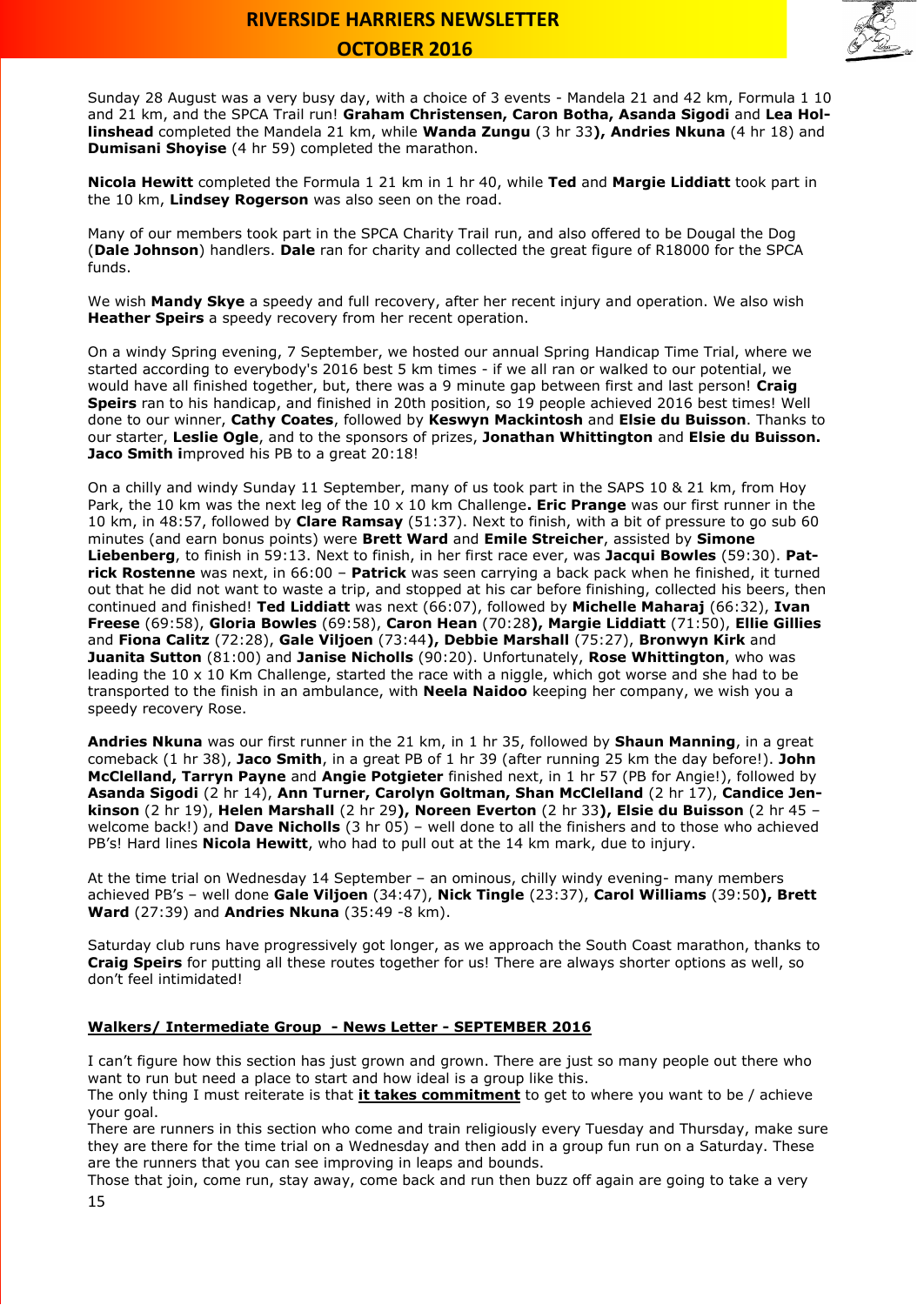

long time achieving what they want. Remember you can't join the big guns until you are fully capable of running their pace and distance or it will totally demoralise you.

In saying this we are heading towards December where everyone goes on leave or just doesn't do anything because its holidays. I will have a programme that you can take and use during the month off as well as join in on the odd "coffee" morning runs that the group will be doing. So we will aim at keeping fit and distance on legs so that we can go smoothly into races when they start in January.

There are a lot of ladies in the group that will be upping their race distance in the new year. Some moving from a 10km to finally do 16km, some finally doing 21km and then the "comrades 2018" group who will be moving to 32km and their goal of a marathon mid year !!! So much excitement...........

I am really pleased to see how many in the group have improved their time trial times as well as their race times. The utter joy on your faces when you gain a new PB is awesome !!! The training walks are going to get harder and longer now that summer is here. I will be pushing you on the runs as well as taking it easy at times but remember - success only comes from hard work. NO PAIN – NO GAIN.

Everyone, including the walkers in the group and the slower group will gain if you just persevere.

I am sorry to see that so many people got sick during the crazy winter months and hope that all the coughing, sniffles will now go away. To those that ended up with major aches and pains, take it easy and recover fully before you come back on the road. I will be checking on you as we go.

There are still some good races ahead before the end of the year, so do your best to enter as many as you can. Remember to send me results especially if I am not there.

### **Fun things ahead:**

**Breakfast beach run on Sat 8th October in Umhlanga** – Come and join us there will be a shorter option for walkers and intermediate group will run and fetch - Emile will advise

**Group Halloween run ( night) on Thursday 27th October** – more details to follow closer to the time **Club Halloween Run on Sat 29th October** – Emile to advise as its part of the 10 x 10 challenge **Club prize giving on Sat 19 Nov** – Come braai with us and congratulate all the clubs prize winners - Emile to advise

**Group fun farewell xmas evening 8th Dec** – Fun and laughter and lots of surprises - more details to follow

That's it for now. Good walking / running to all of you and see you all on the road.!!! Blessings to you all Les

\*\*\*\*\*\*\*\*\*\*\*\*\*\*\*\*\*\*\*\*\*\*\*\*\*\*\*\*\*\*\*\*

#### **This month 1 year ago:**

**Monique Ward** was our first runner in the SAPS 10 km, in 47:53.

**Nicola Hewitt** was our first 21 km finisher, in 1 hr 37.

**Lawrence Avis** and **Pam Jones** finished combined first in the Spring Handicap time trial.

**Fiona Calitz** completed her first 21 km, the SAPS 21 km, in 2 hr 51.

#### **This month 5 years ago:**

**Debbie Marshall** (inaugural winner in 2010) – held onto her lead in the 10 x 10 km Challenge.

**Kevin Keddie** held the lead in both the 5 km (20:23) and 8 km (31:55) time trial distances.

**Kevin Keddie** finished the Forest 10 km in 41:29.

**Clare Mangan** won the Spring handicap time trial.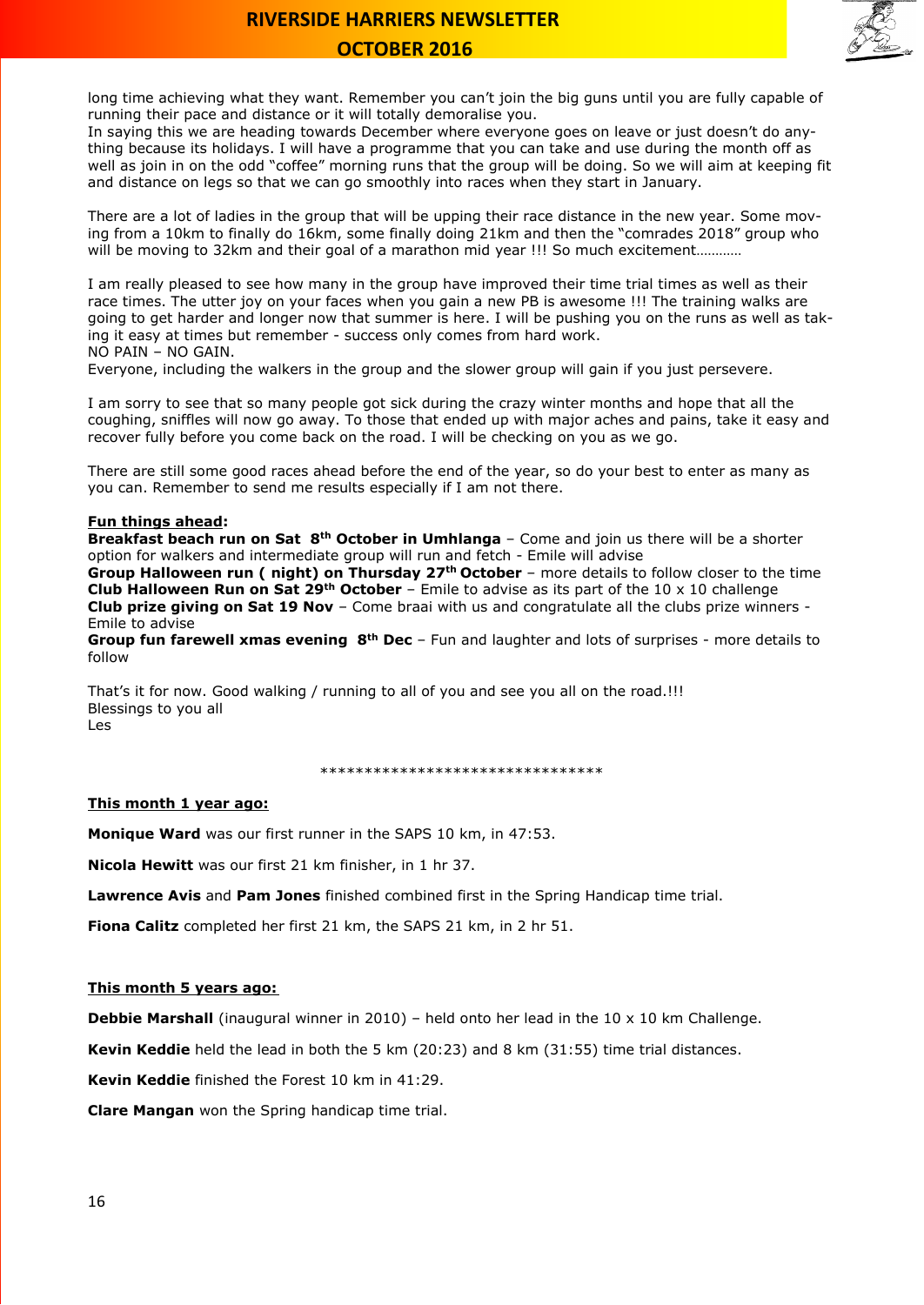

#### **This month 10 years ago:**

We arranged a club golf day at Umhlali country club – **Clare Mangan** won the lucky draw prize, a weekend at The Cavern!

**Fiona Hoareau** completed her first 32 km race, Beds for Africa, in 3 hr 49.

### **This month 15 years ago:**

Preparations started for 2001 year end function, where we had a "hippy theme".

Normally runners get bitten by dogs while running, but**…..Ann-marie Bateman** got bitten by a pig!

### **This month 18 years ago:**

The 1999 club fees, including license number and the main club portion, has increased to R210.

**1998 best times**, for longer distances, for members who still belong to our club in 2016:

42 km : Craig Speirs (3 hr 34); Patrick Rostenne (3 hr 40); Jackie Botha (4 hr 14)

56 km : Rob Goldman (5 hr 05); Mike Lock (5 hr 35) ; Jackie Botha (6 hr 07)

Comrades : Craig Speirs (8 hr 53); Emile Streicher (9 hr 56) ; Jackie Botha (10 hr 54)

#### \*\*\*\*\*\*\*\*\*\*\*\*\*\*\*\*\*\*\*\*\*\*\*\*\*\*\*\*\*\*\*\*\*

### **Mail received:**

It's been one hell of a year. I never thought I would get as far as I have. There have been tears of frustration and elation. Sh\*t runs and perfect runs. PBs and injuries. But most of all, there has been love, support, laughter and the start of lifelong friendships that have made my heart so happy. Thanks for the memories, see you on the road!

Candice Jenkinson

\*\*\*\*\*\*\*\*\*\*\*\*\*\*\*\*\*\*\*\*\*\*\*\*\*\*\*\*\*\*\*\*\*\*\*\*\*\*\*\*\*\*\*\*\*

Had to share this info that was in the Daily News last night about my Grandfather, Llynvi Mitcalfe, he completed the 1st Comrades in 11:08 and then ran home!

Carol Williams

\*\*\*\*\*\*\*\*\*\*\*\*\*\*\*\*\*\*\*\*\*\*\*\*\*\*\*\*\*\*\*\*\*\*\*\*

#### **Interview:**

This month we speak **to Greg Labushagne:**

**1. Where were you born?** Durban

**2. Where did you matriculate**? Beachwood Boys High - Durban North. The last year of the school's existence

**3. Family?** Yes, married to Sharon and we have a son - Byron and daughter - Ciara

**4. Did you participate in sport at school?** I did a bit of everything at school, including hockey and water polo. My best efforts were in athletics and swimming

**5. What are your personal sporting highlights?** Riding up Alp d'huez in France with friends in 2004. More competitively though was bicycle racing in Ireland and finishing the Amashova in 2:37. More recently was finishing the Comrades Marathon this year.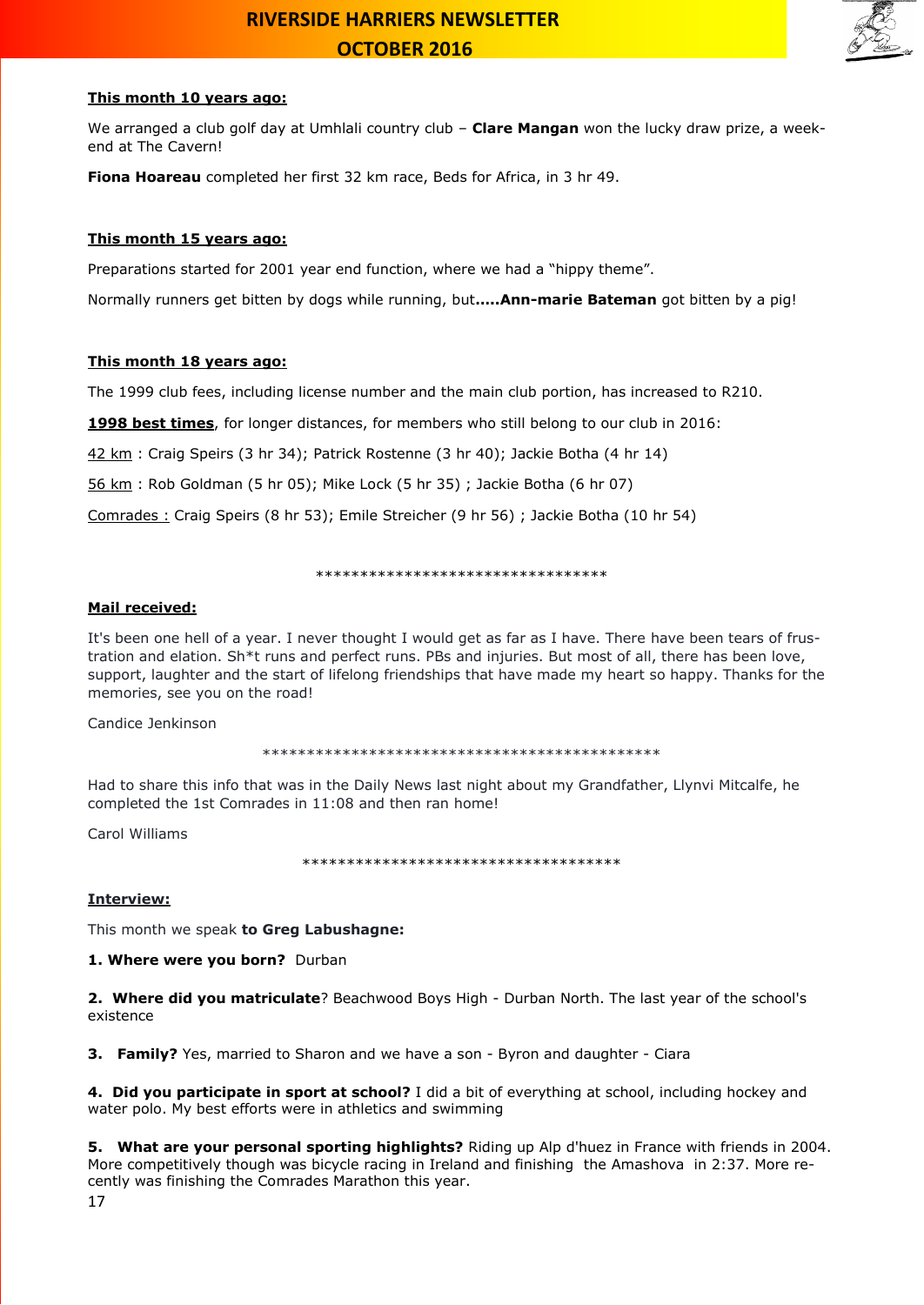

**6. What are your future sporting ambitions?** I've entered Comrades again 2017 and Midmar Mile to get my Biathlon medal. I'd like to complete a half Ironman soon as well.

**7. Why do you run?** Sometimes I ask myself the same question...Seriously though, I suppose for the challenges and the fitness it provides.

**8. How long have you been a member of Glenwood / Riverside Harriers?** 1 year with Riverside Harriers although I was a member of the Glenwood Old Boys Tennis Club for several years in the 1990's.

9**. What does the club mean to you?** The club and it's members are a source of inspiration, motivation and information. Although I don't mind training on my own, it's always more fun with club members.

**10. Profession?** Self-employed Surveyor and Photographer

**11. Other sporting activities?** Swimming, Trail Running, Triathlon, Road Cycling and MTB..is that enough?

**12. Hobbies & interests?** Flying my drone, watching TV, not much time for anything else.

**13. Any disappointments in sport?** I wish I'd pushed myself more at school sport. Now it's just about personal targets.

**14. Message for newcomers to running / walking?** Start slowly but continue to build consistently, Don't underestimate yourself or the value of training with a club or experienced runners.



#### **Quotes of the month:**

**Debbie Marshall** (before her first 10 x 10 km race of the year): "Do you think I can still win it?"

Patrick Rostenne: "I was not going to improve my time anyway, so I went to my car to fetch beers, before finishing the race".

**Jaco van Schalkwwyk**: "I planned to run 25 km, but in the carpark decided to run 15 km. I then started off to do 10 km, but ended up doing 2 km".

**Dale Johnson** :"I am an environmentalist".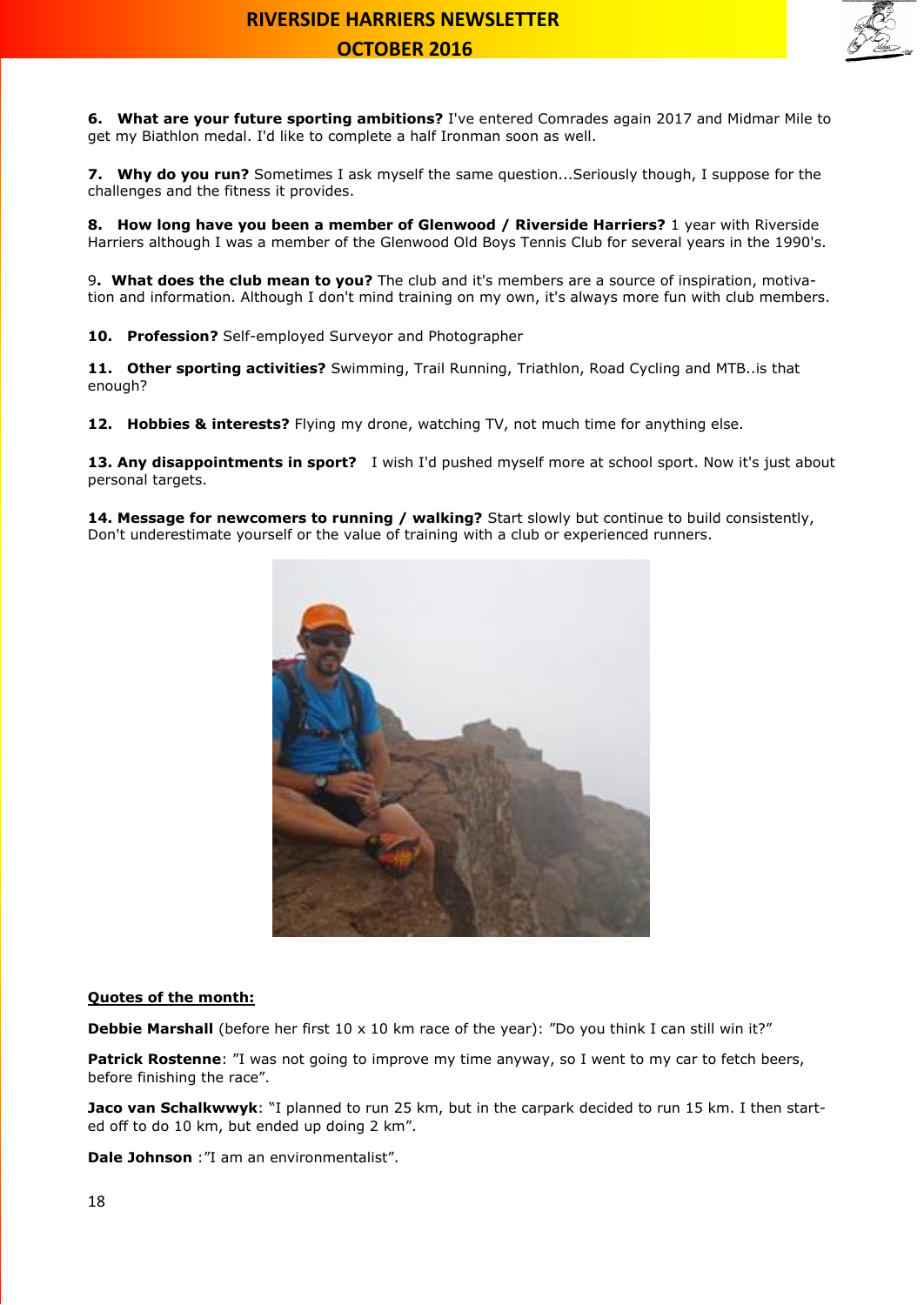

**Emile Streicher**: "There is no hill that can't be walked".

### **Birthdays:**

| Sept            | Name                       | Oct            | Name                  | Nov            | Name                  |
|-----------------|----------------------------|----------------|-----------------------|----------------|-----------------------|
| $\overline{2}$  | Leslie Ogle                | $\mathbf{1}$   | Ann Turner            | $\overline{2}$ | Mike de Beer          |
| $\overline{2}$  | <b>Nigel Sherriff</b>      | $\overline{4}$ | Richard Widdows       | 9              | Elsie Du Buisson      |
| $\overline{3}$  | <b>Shaun Manning</b>       | 6              | Alison Chadwick       | 13             | Barbara Florence      |
| 6               | Christo janse van Rensburg | 6              | Tim Ewing             | 16             | Claire Kotze          |
| $\overline{7}$  | Amylyn Kyle                | $\overline{9}$ | <b>Neil Gibb</b>      | 18             | <b>Ellie Gillies</b>  |
| 15              | Carol Williams             | 10             | <b>Heather Speirs</b> | 21             | Barbara Mayers        |
| 18              | Rob Scholtz                | 10             | Antone van Rooyen     | 23             | Craig Speirs          |
| 19              | Maxine Stobart             | 15             | Angela Parry          | 24             | <b>Barry Marshall</b> |
| 20              | Evelyn O' Byrne            | 22             | Monique Ward          |                |                       |
| 21              | Clint Morgan               | 24             | Jaco van Schalkwyk    |                |                       |
| 21              | Priscilla Wyndham          | 25             | Lee-Anne Steward      |                |                       |
| 21              | Ryan Morgan                | 28             | <b>Brent Payne</b>    |                |                       |
| 21              | Debbie Marshall            | 29             | <b>Ingrid Knott</b>   |                |                       |
| 21              | Rose Whittington           | 29             | Nicola Hewitt         |                |                       |
| $\overline{25}$ | Bronwyn Kirk               | 31             | Zaheera Kahn          |                |                       |
| 25              | Caron Botha                |                |                       |                |                       |
| 27              | Jaco Pretorius             |                |                       |                |                       |
| 29              | Fiona Hoareau              |                |                       |                |                       |
| 29              | Caron Hean                 |                |                       |                |                       |
| 30              | Jenny Johnstone            |                |                       |                |                       |
| 30              | Colleen Nicholas           |                |                       |                |                       |

#### **HUMOUR:**

Van der Merwe went to the game reserve : "I got out of my car to take pictures of the lions, which were very close to my car".

Friend: "Did the lions not charge you?"

Van : "No, not a cent".

### 6. **2016 COMMITTEE MEMBERS:**

**Chairman :** Clare Mangan (031 3031422 -w )

**Social Conveners** : Leslie Ogle & Debbie Marshall

**Walkers**: Leslie Ogle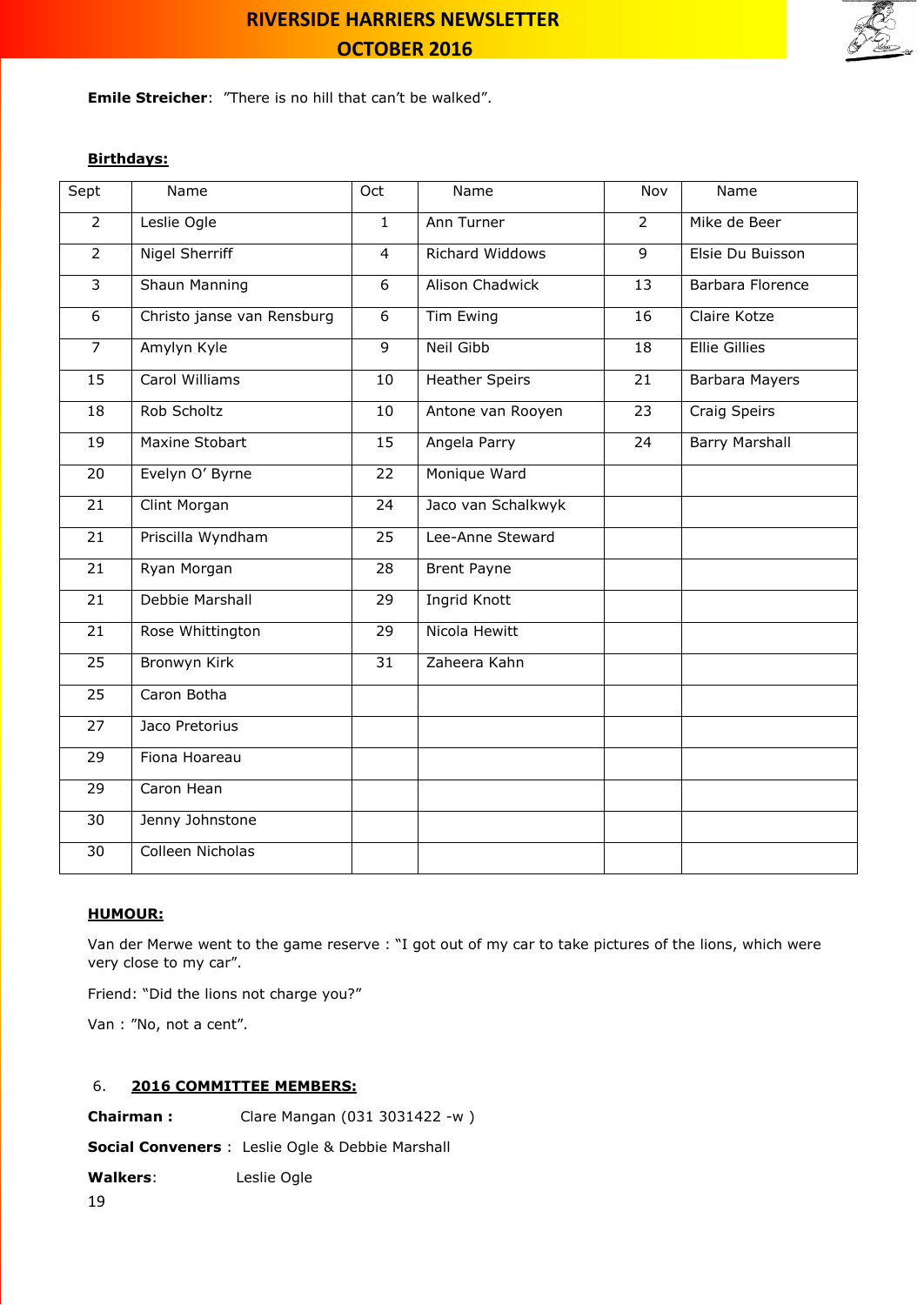

Kit : Nicola Hewitt

**Treasurer:** Eric Prange

**Secretary** : Emile Streicher (083 449 8308 -cell; [estreicher@absamail.co.za\)](mailto:estreicher@absamail.co.za)

**Road Captain** : Craig Speirs

**Social Media/PRO :** Dale Johnson

### 7. **2016 RACE DATES:**

Ref the KZNA booklet and weekly mails for full race details.